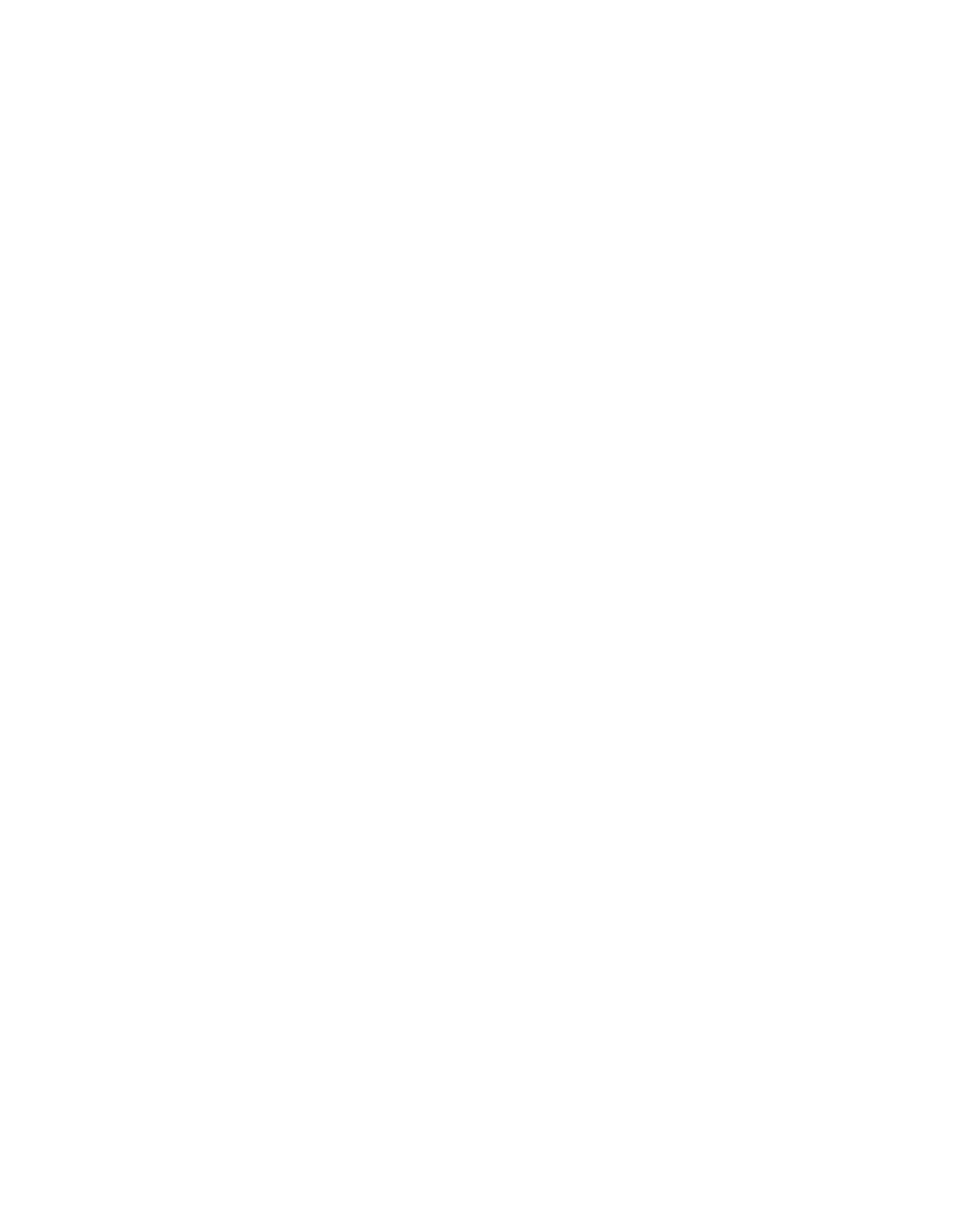### **FY 2001 PROGRAM GUIDANCE TABLE OF CONTENTS**

### I. INSTREAM FLOW IDENTIFICATION AND PROTECTION

# ONGOING PROJECTS

| 19h Water Acquisition Hydrology Support  I-1                                  |  |
|-------------------------------------------------------------------------------|--|
|                                                                               |  |
|                                                                               |  |
|                                                                               |  |
|                                                                               |  |
| CAP-11 Grand Valley Water Management  I-1                                     |  |
|                                                                               |  |
| 94/CAP-24 Duchesne Coord. Reservoir & Facility Operations.  I-2               |  |
|                                                                               |  |
|                                                                               |  |
|                                                                               |  |
| 86 Peer Review of Geomorhpological Studies  I-2                               |  |
| 104 Fluctuating Flow Effects on Overwintering Pikeminnow  I-2                 |  |
| ONGOING PROJECTS NEEDING REVISION                                             |  |
| CAP-9 Yampa River Management Plan/PBO  I-2                                    |  |
|                                                                               |  |
| <b>NEW PROJECTS</b>                                                           |  |
| Monitoring sediment movement & temperature in the Colorado & Green rivers I-2 |  |
|                                                                               |  |
| Determination of winter use and seasonal instream flow needs of Colorado      |  |
|                                                                               |  |
| DISCONTINUED PROJECTS                                                         |  |
|                                                                               |  |
|                                                                               |  |
| <b>HABITAT RESTORATION</b>                                                    |  |

# ONGOING PROJECTS

2001 Draft Program Guidance Page - i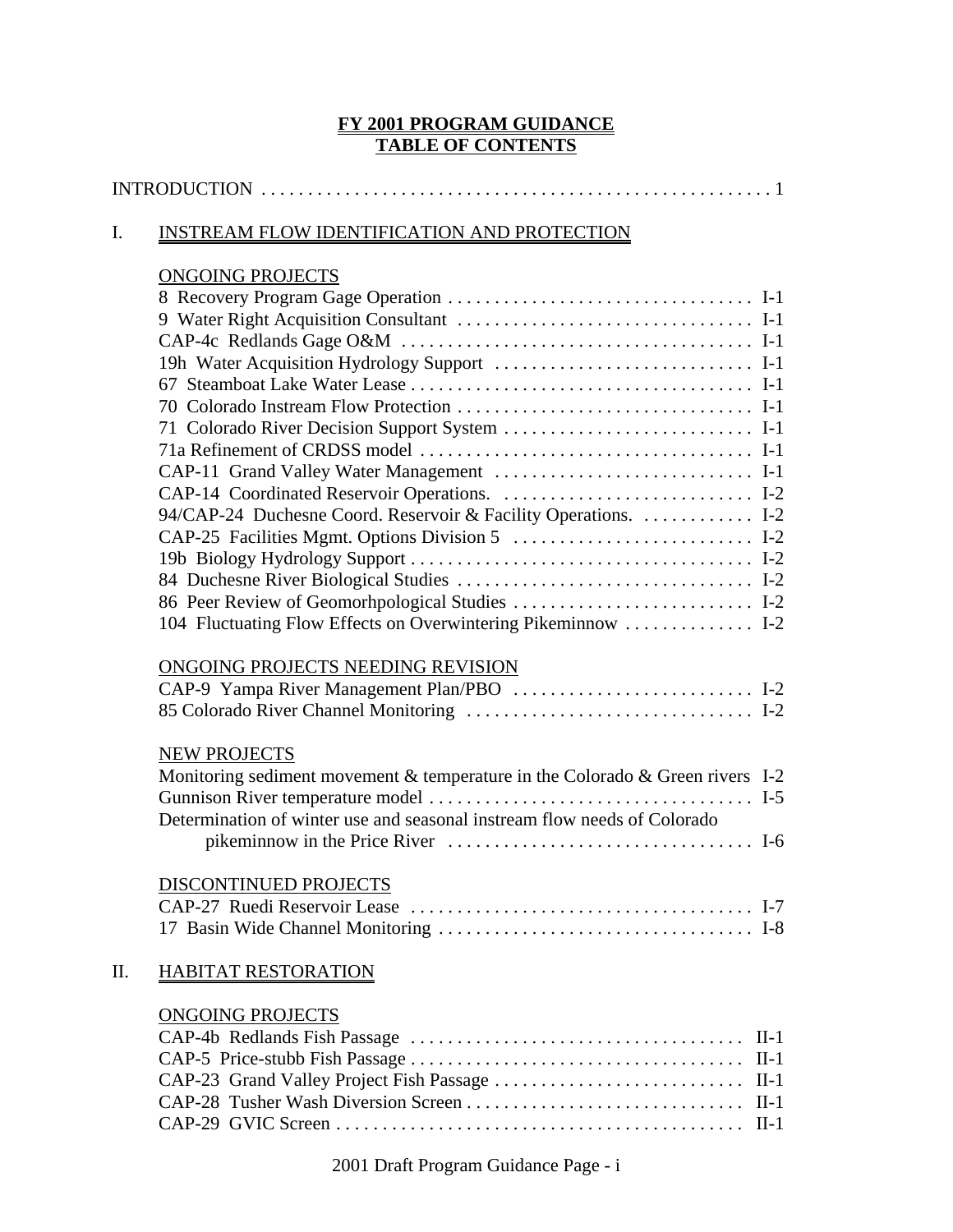### ONGOING PROJECTS NEEDING REVISION

### III. REDUCE NONNATIVE FISH AND SPORTFISH IMPACTS

### ONGOING PROJECTS

|     | <b>NEW PROJECTS</b>               |
|-----|-----------------------------------|
| TV. | PROPAGATION & GENETICS MANAGEMENT |

# ONGOING PROJECTS

### ONGOING PROJECTS NEEDING REVISION

# V. RESEARCH, MONITORING, & DATA MANAGEMENT

#### ONGOING PROJECTS

| 22 Interagency Standardized Monitoring Program  V-1        |  |
|------------------------------------------------------------|--|
|                                                            |  |
|                                                            |  |
|                                                            |  |
| 22I Middle Green River Pikeminnow Population Estimate  V-1 |  |
| 50                                                         |  |

# ONGOING PROJECTS NEEDING REVISION

| NEW PROJECTS |  |
|--------------|--|
|              |  |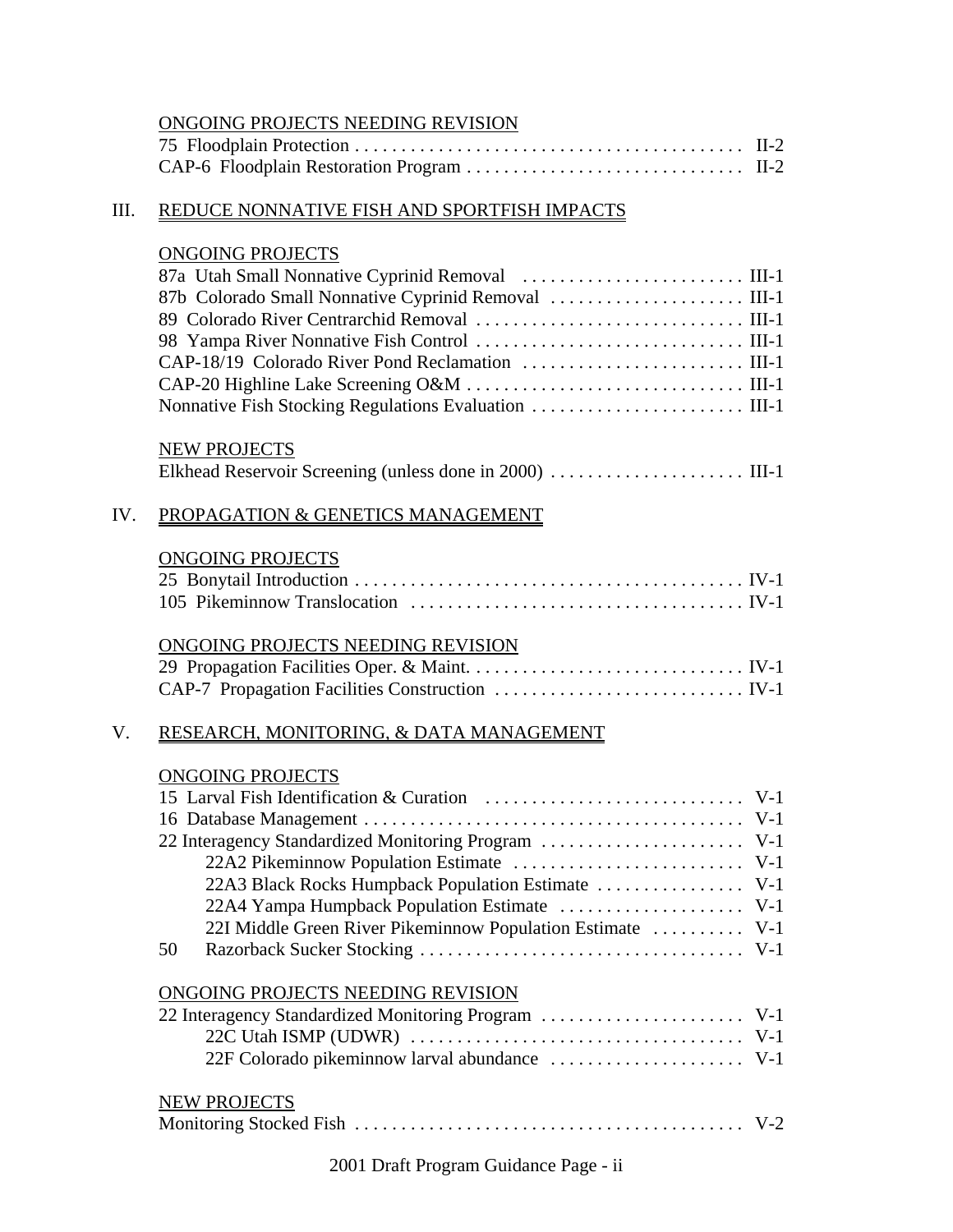| Desolation/Grey Canyons Humpback Chub Population Estimate  V-3 |  |
|----------------------------------------------------------------|--|
|                                                                |  |

### VI. INFORMATION, EDUCATION, & PUBLIC INVOLVEMENT

# ONGOING PROJECTS

| <b>Public Involvement Activities:</b>                                                                |
|------------------------------------------------------------------------------------------------------|
|                                                                                                      |
|                                                                                                      |
|                                                                                                      |
|                                                                                                      |
|                                                                                                      |
|                                                                                                      |
|                                                                                                      |
| $(CAP-18/19)$ Pond Reclamation $\ldots \ldots \ldots \ldots \ldots \ldots \ldots \ldots \ldots$ VI-3 |
|                                                                                                      |
| <b>NEW PROJECTS</b>                                                                                  |

# Interpretive Signs and Exhibits . . . . . . . . . . . . . . . . . . . . . . . . . . . . . . . . . . . . . VI-3

# VII. PROGRAM MANAGEMENT

### ONGOING PROJECTS

| APPENDIX A: SCOPE OF WORK FORMAT  A-1 |  |
|---------------------------------------|--|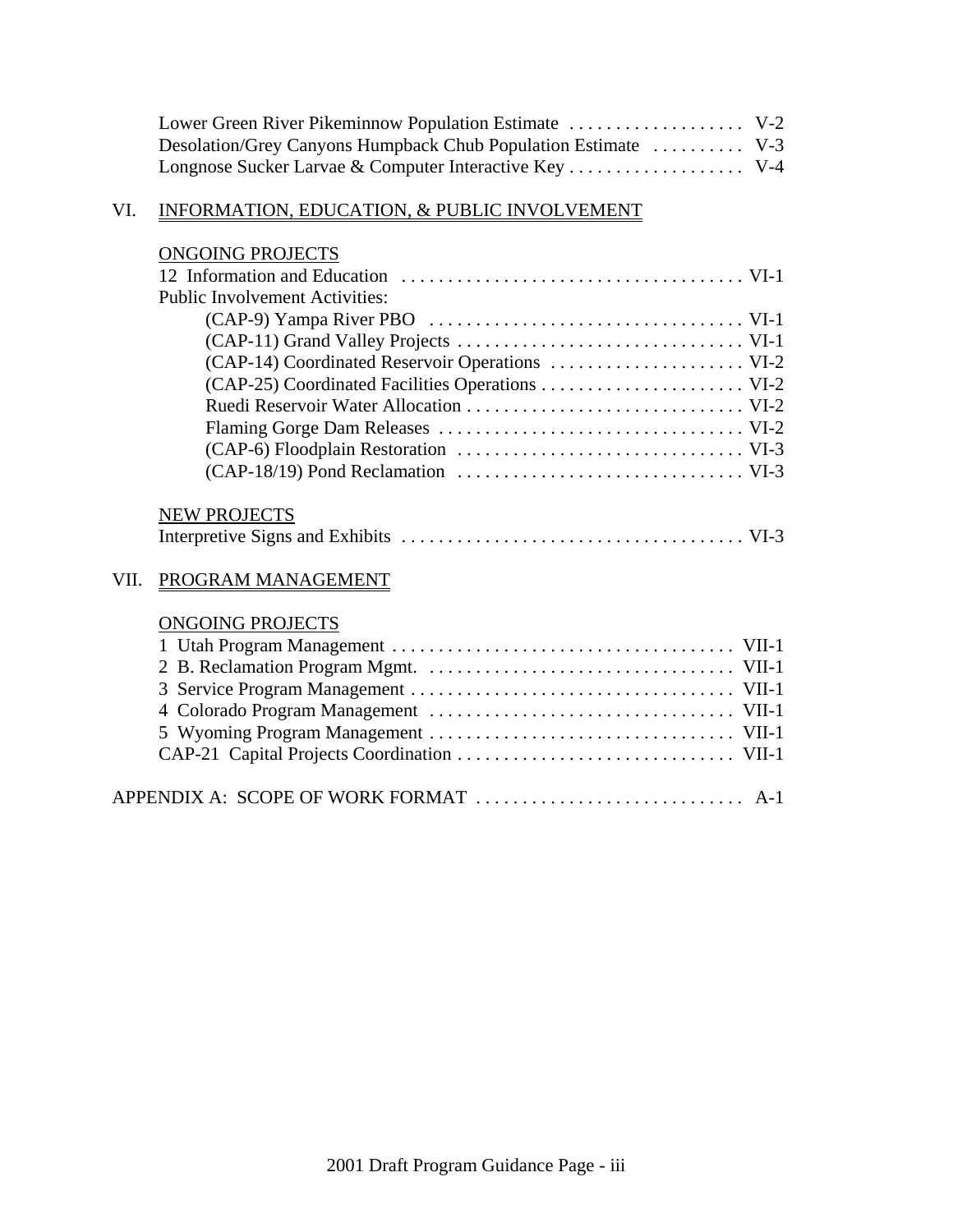### **INTRODUCTION**

This is the guidance for development of the Recovery Program's FY 2001 Work Plan. The Program Director's office and the technical, Management, and Implementation committees developed this guidance on the basis of the Recovery Program's Recovery Action Plan (RIPRAP) and input from Program participants. The RIPRAP identifies all the activities currently believed necessary and feasible to recover the endangered fish in the Upper Basin. Thus, annual Program guidance is closely tied to the RIPRAP.

Like the RIPRAP, the guidance is organized by recovery element. Within each recovery element, guidance is provided for ongoing, ongoing-revised, and new projects. Ongoing projects are those previously approved for out-year funding for which goals/objectives, methods, cost, and expected outcome have not changed significantly. Scopes of work for these projects should require only minor updates. Ongoing-revised projects are those previously approved for outyear funding for which goals, objectives, methods, cost, or expected outcome have changed significantly (as outlined in the guidance), thus their scopes of work may require more changes. New projects are those not previously approved for out-year funding and completely new scopes of work will be developed for these.

This FY 2001 guidance requests proposals for FY 2001 activities; proposed scopes of work are requested for each of the projects listed in this guidance. Scopes of work should be prepared according to the format in Appendix A. Please review this format carefully, especially the explanatory text printed in italics. Scopes of work which do not contain the information requested will be returned to the principal investigator for revision. This could prevent the scope from receiving FY 2001 funding consideration because of the tight work plan development schedule. The format is available electronically by request to angela kantola@fws.gov.

To allow time for outside peer review, scopes of work for new projects were due to Program coordinators in WordPerfect format by electronic mail or on disk by March 20, 2000 (unless otherwise noted due to a late addition). New projects are:

Determination of winter use and seasonal instream flow needs of Colorado pikeminnow in the Price River. Monitoring sediment movement & temperature in the Colorado & Green rivers Gunnison River temperature model Elkhead Reservoir screening (unless this is done in 2000) Monitoring stocked fish Colorado pikeminnow lower Green River population estimate Humpback chub Desolation/Grey canyons population estimate Longnose sucker larvae and computer-interactive key Interpretive signs and exhibits (early submission of scope of work not required)

For your information, the evaluation form that will be used by the Recovery Program in evaluating new scopes of work may be found at http://www.r6.fws.gov/crrip/soweval2.htm. The evaluation form used by the Recovery Program in reviewing and commenting on final draft project reports may be found at http://www.r6.fws.gov/crrip/rprv.htm; the proper format for final draft reports that are submitted to the Biology Committee for review and approval is at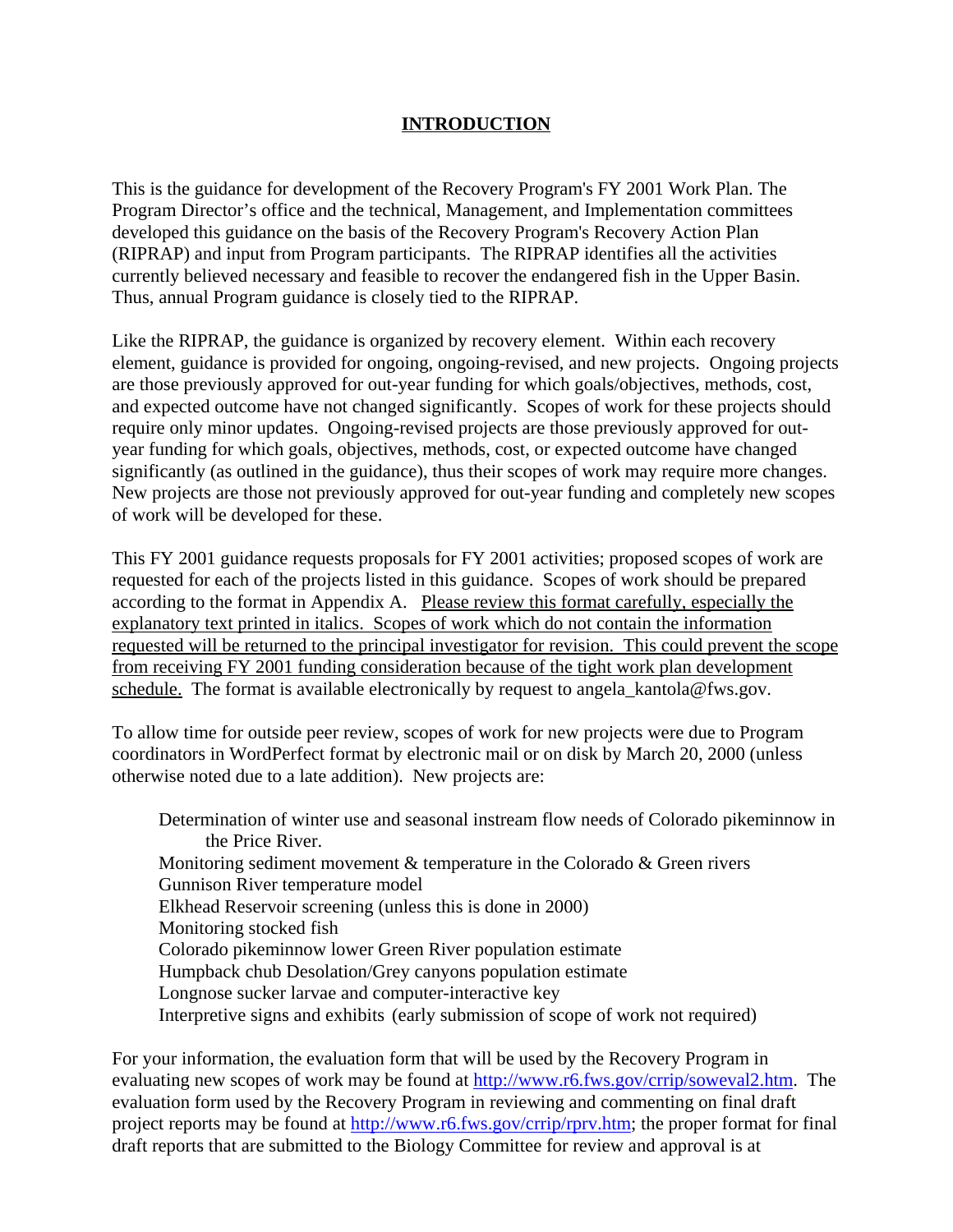http://www.r6.fws.gov/crrip/rptfmt.htm; and the Biology Committee review process for final draft reports is at http://www.r6.fws.gov/crrip/finbcrpt.htm.

Scopes of work for ongoing and ongoing-revised biological and water acquisition projects (under recovery elements I-V) are due NO LATER THAN April 21, 2000 (this includes scopes of work for capital-funded projects). Submit new, ongoing-revised, and ongoing scopes of work for these projects to the appropriate Program coordinator (see list at end of this page) in WordPerfect format by electronic mail or on disk. IN ADDITION, submit a courtesy electronic or hard copy of new and ongoing-revised biological scopes of work to each member of the Biology Committee and water acquisition scopes of work to each member of the Water Acquisition Committee. You may provide this courtesy copy by posting it to the fws-coloriver listserver, if you wish. (The technical committees do not need to see ongoing scopes of work until later in the work plan review process, and these will be sent to them by the Program Director's office.)

Scopes of work for information & education projects (under recovery element VI) also are due April 21, 2000, and should be submitted in WordPerfect format to Debbie Felker (debbie\_felker@fws.gov).

Program management scopes of work (under recovery element VII) are due by June 30, 2000 (in WordPerfect format by electronic mail to angela\_kantola@fws.gov or on disk).

Upon receipt of the proposed scopes of work, the Program Director's office will begin working (with technical advisory panels and principal investigators) to review and refine the scopes of work and develop a recommended technical annual work plan. This recommended work plan and refined scopes of work will be submitted by the Program Director to the technical committees for review on June 19. Technical committee comments are then due to the Program Director and the Management Committee by July 21. The recommended Program management work plan also is due from the Program Director to the Management Committee at this time. The Management Committee will meet in early August to discuss the recommended work plans and approve projects for the Draft FY 2001 Work Plan. The Draft Work Plan will be submitted to the Implementation Committee for review by August 18. The Implementation Committee will meet September 6 and the final FY 2001 Work Plan and final scopes of work will be distributed in the first quarter of FY 2001.

If you have any questions about this guidance or the FY 2001 work plan development process, please contact Angela Kantola at 303/236-2985, ext 221, or the appropriate coordinator:

Instream flow protection and nonnative fish control - Bob Muth 303/236-2985 ext. 268 robert\_muth@fws.gov

Habitat restoration - Pat Nelson 303/236-2985 ext. 226, pat\_nelson@fws.gov

- Genetics and propagation, monitoring/research/life history Tom Czapla 303/236-2985 ext. 228, tom\_czapla@fws.gov
- Information, education, and public involvement Debbie Felker 303/236-2985 ext. 227, debbie\_felker@fws.gov.

Program management - Angela Kantola 303/236-2985 ext. 221, angela\_kantola@fws.gov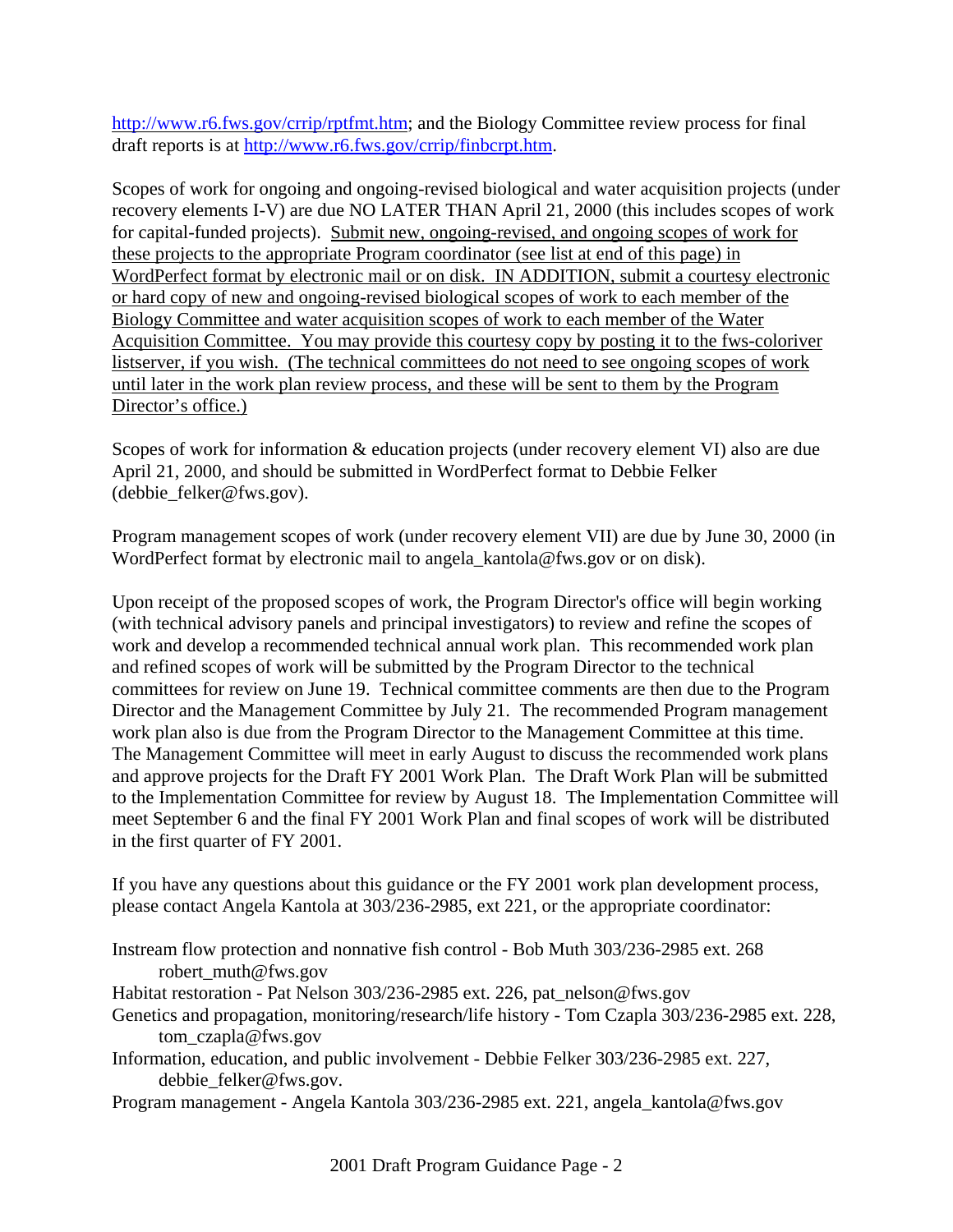#### **I. INSTREAM FLOW IDENTIFICATION AND PROTECTION**

Instream flow activities in FY 2001 will be directed towards: 1) coordinated reservoir operations to enhance flows; and 2) providing and legally protecting flows in important river reaches.

| PROJ.                         |  |        |  | <b>PROJECTED</b>    |
|-------------------------------|--|--------|--|---------------------|
|                               |  | TITI R |  | <b>FY 01 BUDGET</b> |
| <b>DIDD</b> in<br>$\sqrt{11}$ |  |        |  |                     |

(The RIPRAP number and item are shown on the second line)

#### *ONGOING PROJECTS*

#### **8** RECOVERY PROGRAM GAGE O&M \$37,500

Supports several different actions under the Colorado, Green, and Yampa plans to identify and protect instream flows.

# **9 WATER RIGHT ACQUISITION CONSULTANT** \$10,000

Supports several different actions under the Colorado, Green, and Yampa plans to identify and protect instream flows.

# **CAP-4C REDLANDS GAGE O&M** \$10,000

IIB1f Deliver flows below Redlands.

### 19H WATER ACQUISITION HYDROLOGY SUPPORT \$53,000

Supports several different actions under the Colorado, Green, and Yampa plans to identify and protect instream flows.

### **67 STEAMBOAT LAKE WATER LEASE** \$32,000

 $\Rightarrow$ \*IB2a(1)(a) Lease up to 3,300 to augment late summer flows.

#### **70 COLORADO INSTREAM FLOW PROTECTION** TBD

Supports several different actions under the Colorado and Yampa plans to protect instream flows.

### **71 COLORADO RIVER DECISION SUPPORT SYS.** TBD

Supports several different actions under the Colorado and Yampa plans to protect instream flows.

# **71A REFINEMENT OF CRDSS MODEL** TBD

Supports several different actions under the Colorado and Yampa plans to protect instream flows.

### **CAP-11 GRAND VALLEY WATER MANAGEMENT** \$593,800

>\*I.A.5.l.(3) Design and construct features of the Grand Valley Water Management Project.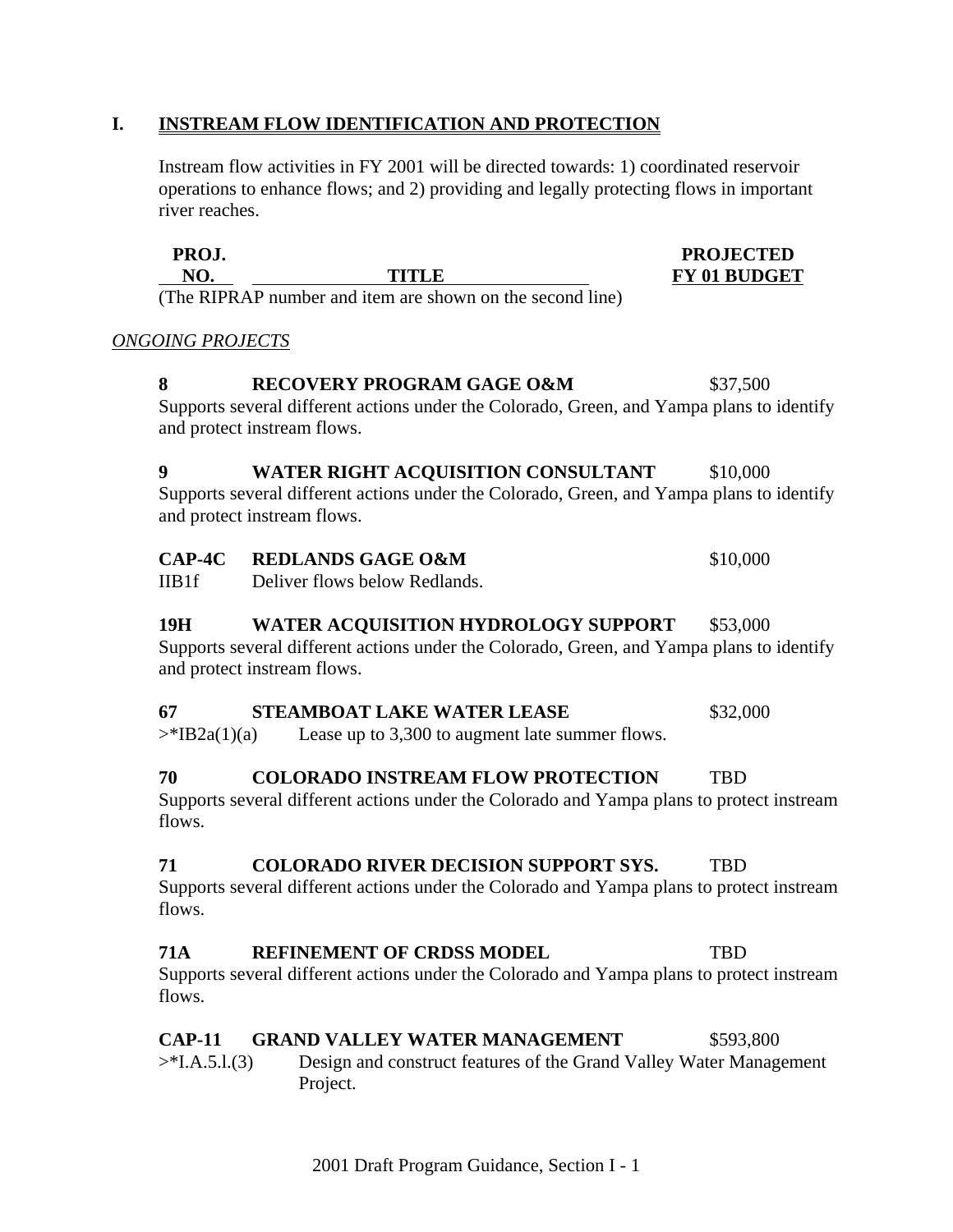I.A.5.m.(1) Evaluate options for providing and protecting additional peak flows to the 15-Mile Reach. Supports several different actions under the Colorado, Green, and Yampa plans to identify and protect instream flows. Supports several different actions under the Colorado, Green, and Yampa plans to identify and protect instream flows.

# 84 DUCHESNE RIVER BIOLOGICAL STUDIES  $$65,000$

I.A.2. Conduct follow-up study to evaluate and refine flow recommendations.

**86 GEOMORPHOLOGY PEER REVIEW \$20,000** Supports several different actions under the Colorado, Green, and Yampa plans to identify and protect instream flows.

**104 FLUCTUATING FLOW EFFECTS ON YOUNG OVERWINTERING CPM** \$97,800 V.B.2. Conduct appropriate studies to provide needed life history information.

# *ONGOING PROJECTS NEEDING REVISION*

# **CAP9 YAMPA RIVER MANAGEMENT PLAN AND PBO** TBD

>\*I.A.2.a.(2) Implement Yampa River management plan.

No scope of work is anticipated for the Yampa Management Plan or programmatic biological opinion (PBO) in FY 2001. A scope of work is anticipated for:

Sediment monitoring: revise to include sediment monitoring gage on the Little Snake River which was dropped by CRWCD.  $$36,000$ 

Other scopes of work may be called for in the Yampa Management Plan or as a result of the PBO, but those have yet to be determined.

# 85 **COLORADO RIVER CHANNEL MONITORING** \$28,900

2001 Draft Program Guidance, Section I - 2

# **CAP-14 COORDINATED RESERVOIR OPERATION** \$43,800

>\*I.A.5.i.(2) Implement, evaluate process & hydrology, and provide annual report. >\*I.A.5.i.(2) Implement, evaluate process & hydrology, and provide annual report.

# **94/CAP24 DUCHESNE COORD. RESV. OPERATIONS** TBD

>\*I.D.2. Develop agreements if feasible to coordinate reservoir operations and protect flows to the Green River.

# **CAP-25 COORDINATED FACILITIES STUDY** \$118,000

**19B BIOLOGY HYDROLOGY SUPPORT \$53,000**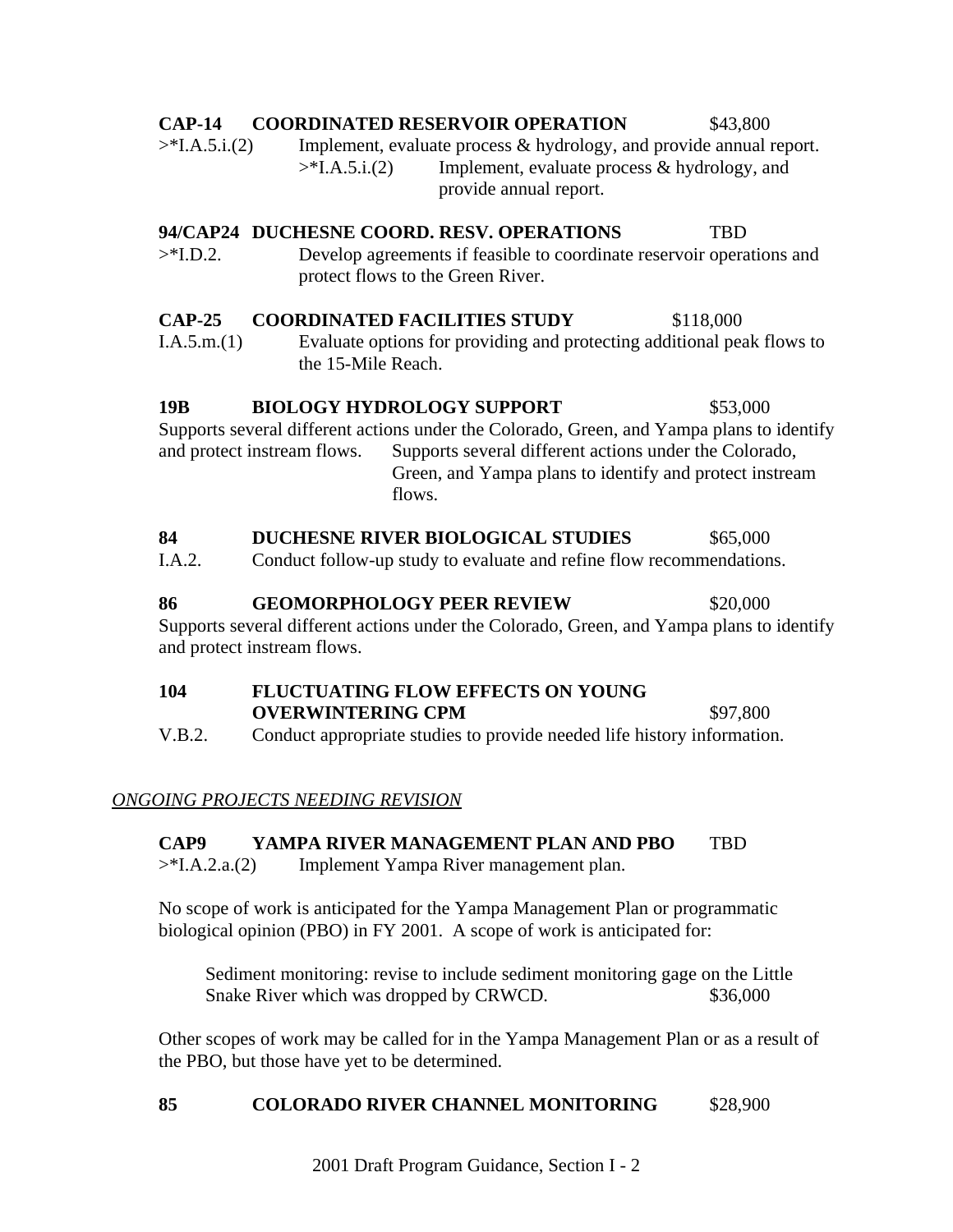I.A.5.i.(2) Implement coordinated reservoir operations, evaluate process & hydrology, and provide annual report.

This project evaluates geomorphic effects of coordinated reservoir releases. In 2001, this scope of work should be revise to include monitoring baseline cobble embeddedness in the Grand Valley (previously shown under project #17, basinwide channel monitoring).

#### *NEW PROJECTS*

### **TITLE: MONITORING SEDIMENT MOVEMENT AND TEMPERATURE IN SUBSTRATES OF THE COLORADO AND GREEN RIVER**

#### **RIPRAP Item Number:**

Colorado River Action Plan, Coordinated Reservoirs Project, I.A.5.i.(2) Green river Action Plan, Flaming Gorge reoperation, >\*I.A.3.a.

**General Project Title:** Monitoring Sediment Deposition and Erosion and Water Temperature in Substrates of the Colorado and Green Rivers.

**Rationale/Problem Statement:** The Recovery Program has implemented a flow enhancement project on the Colorado River known as Coordinated Reservoir Operations. The objective of the Coordinated Reservoir Operations project is to coordinate voluntary passage of water through upstream water storage reservoirs to enhance peak flows in the 15-Mile Reach near Grand Junction to maintain active, complex channel characteristics and clean sediments from cobble substrate. This water also will pass through the 18-mile reach, and combined with future releases from the Aspinall Unit, may also have significant benefits to the habitat in the 18-mile reach and beyond. Currently it is difficult to evaluate the benefits of this program in terms of biological response of adult endangered fish populations because it takes several years for enhanced production of young to show up in adult populations. Physical monitoring programs are complicated by effects of local storms on sedimentation and the staff resources required to conduct repeated surveys in a timely fashion to evaluate effects of enhanced peak flows. What is needed is a methodology that continuously monitors sedimentation and erosion response to flow enhancement at variety of complex habitat types (riffles, runs, side channels, and river margin sediment deposits). Continuous sediment deposition and erosion methodologies were successfully tested on the Green River during the 1999 flow year.

A newly-developed liquid-filled load-cell scour sensor is being used to monitor deposition and erosion on a sand and cobble bar on the Green River in northeastern Utah. The loadcell sensor weighs the sediment, water, and air above it, and an accompanying porepressure sensor weighs the water and air above it. The difference between the two weights is the weight of the sediment overlying the sensor pair. Combined sensitivity and repeatability are +/-0.01 foot of sediment thickness or less. A temperature sensor in the pressure-sensor housing can provide useful information about a spawning-bed and sensor environment and/or enables calibration of the pressure sensors to +/-0.02 percent of fullscale output.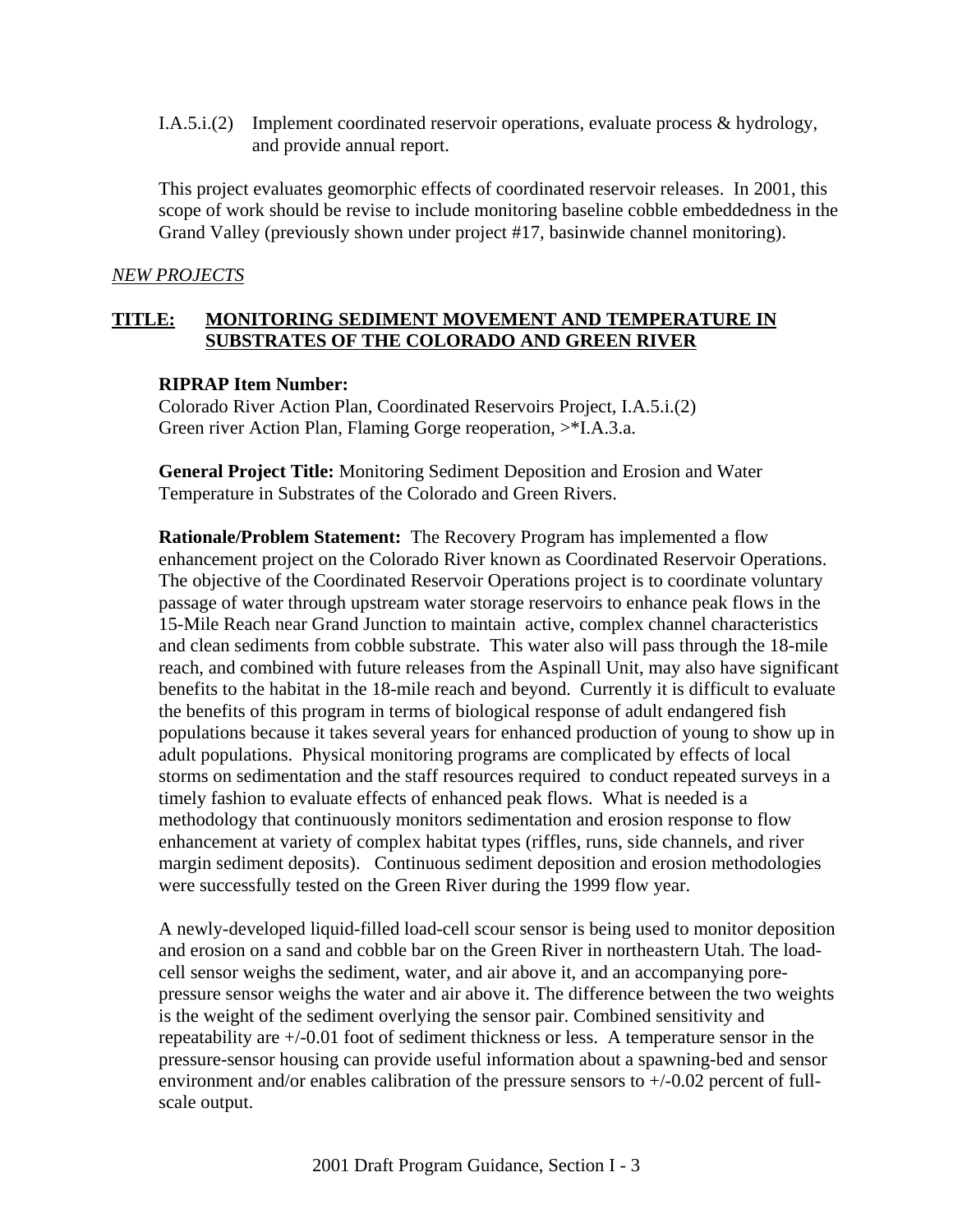#### **Project Goals and Objectives:**

- 1. Determine if flow augmentation provided by Coordinated Reservoir Operation provides beneficial sediment movement and/or cleaning of endangered fish habitat.
- 2. Determine relationship between managed flow events and timing and magnitude of sediment movement through critical river habitat.

### **Recommended Approach/Methods:**

Sensor pairs are buried in river substrate in an array across areas to be monitored and connected to a datalogger to provide interval data (recording interval can be set from minutes to hours). The sensors will be placed in a variety of complex habitat types in important locations in the 15 and 18 mile reaches. In addition, the pressure sensors located at the Jensen razorback bar and Echo park on the Green and Yampa rivers will be examined for damage and upgraded or replaced as needed. The sensors on the Green River have proved useful in documenting (1) deposition and erosion on the primary razorback sucker spawning bar, (2) the migration of sand dunes as little as 0.2 feet in height in the channel, (3) passage of a cobble in the bed load over a sensor (4) ice-dam related water surface buildup and ponding over the bar and subsequent erosion of the ice dam, and (5) lack of bed-load transport in part of the channel.

**Schedule:** FY 2001 through 2005 (Interim report required after 2002).

| FY 2001 Equipment and Installation |                 |          |
|------------------------------------|-----------------|----------|
| <b>Capital Costs</b>               |                 |          |
| Sensors                            | 20@ \$2,000 ea. | \$40,000 |
| Data Loggers                       | 4@ \$1,250 ea.  | 5,000    |
| Multiplexers                       | 4@ \$ 550 ea.   | 2,200    |
| <b>Relay Modules</b>               | 4@ \$ 200 ea.   | 800      |
| <b>Batteries</b>                   | 8@ \$ 40 ea.    | 320      |
| Supplies                           |                 | 2,000    |
| <b>Total Capital Costs</b>         |                 | \$50,320 |
| Non Capital Cost                   |                 |          |
| Salary                             |                 | \$8,000  |
| Travel                             |                 | 6,000    |
| <b>Grand Total</b>                 |                 | \$64,320 |

### **Estimated Cost Range:**

FY2002 Operation, Maintenance and Reporting

| Sensor Maintenance, Data Reduction and Reporting | \$21,000 |
|--------------------------------------------------|----------|
| Travel                                           | 3,000    |
| <b>Supplies</b>                                  | 3,000    |
| Total                                            | \$27,000 |

2001 Draft Program Guidance, Section I - 4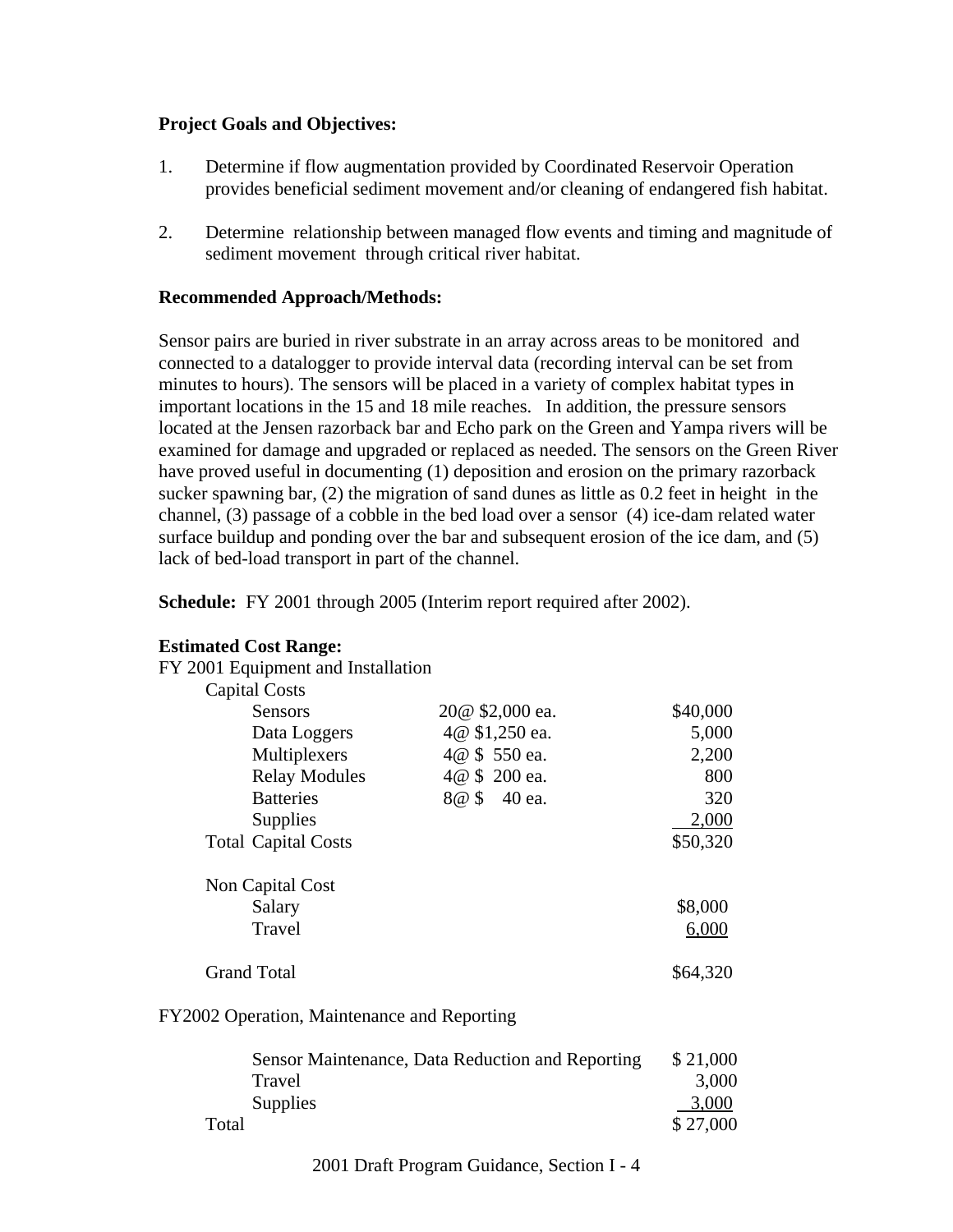### **TITLE: GUNNISON RIVER TEMPERATURE MODEL DEVELOPMENT AND SCENARIO TESTING**

#### **RIPRAP Item Number:**

Gunnison River Action Plan. II Restore Habitat

#### **General Project Title: Gunnison River Temperature Model**

**Rationale/Problem Statement**: Recent biological studies conducted in support of the development of a Biological Opinion for the Aspinall unit have identified temperature as a limiting factor in upstream reaches of the mainstem Gunnison River. Currently, mean annual thermal units (ATU) at Delta total 32, somewhat less than the Yampa River at Craig, Colorado (36 ATU). Very little use of the Gunnison River by Colorado pikeminnow currently occurs upstream of River mile 35 (Osmundson 1999). Yet, prior to the construction of the Aspinall Unit, Colorado pikeminnow were commonly reported near Delta (Quarterone 1993). Simulations that Osmundson conducted in 1999 indicated that a rise of only 1 C during June, September and October and 2 C during July and August at Delta would increase the mean ATU there to 46, sufficient for Colorado pikeminnow to establish year-round ranges. The question to be answered by a temperature model is how warm does the water leaving Crystal Reservoir have to be to allow for a 1-2 degree increase at Delta. The biological consequences include restoring 25 miles of historical habitat to Colorado pikeminnow. Adult habitat and thus carrying capacity appears to be limited for the upper Colorado River population of Colorado pikeminnow. An extra 25 miles of habitat may make the difference between this population achieving or not achieving a viable population level. Physical habitat and forage availability around the Delta area otherwise makes this perhaps the best area in the Gunnison River for this species, all that is needed are more suitable water temperatures.

Before recommending the construction of modified outlet structures, some sort of modeling effort should be conducted to see if warmer water released from the dam would indeed still be warming by the time it reaches Delta. Based on work preformed for the Flaming Gorge Synthesis Report, a simple temperature model could be constructed for the Aspinall Unit Reservoirs. The purpose of the modeling effort for the mainstem Gunnison River would be to determine if modified outlet structures at the Aspinall Unit dams would be effective in raising temperatures in the Gunnison River at Delta and downstream. In addition, the feasibility of releasing warmer water from the Aspinall Unit should be determined.

**Schedule:** FY 2001 through 2002

#### **Estimated Cost Range:**

| FY 2001 Costs |          |
|---------------|----------|
| Salary        | \$26,000 |
| Travel        | \$4,000  |
| Total         | \$30,000 |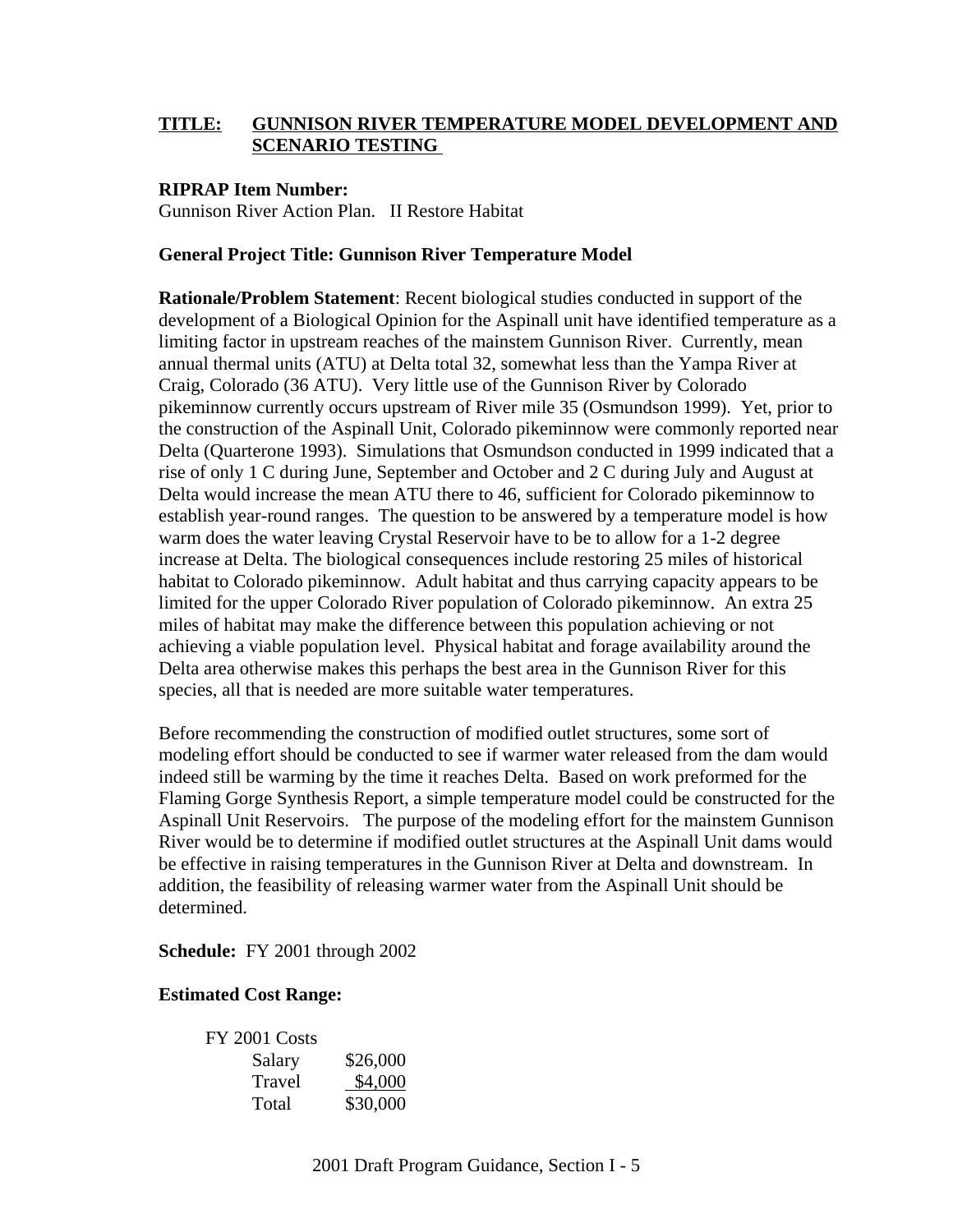FY2002 Running Operation Scenarios and Reporting

| Salary | \$15,000 |
|--------|----------|
| Travel | \$3,000  |
| Total  | \$18,000 |

### **TITLE: DETERMINATION OF WINTER USE AND SEASONAL INSTREAM-FLOW NEEDS OF COLORADO PIKEMINNOW IN THE LOWER PRICE RIVER FOR DEVELOPMENT OF YEAR-ROUND FLOW RECOMMENDATIONS**

**RIPRAP Item Number**: I.C.2. Green River Action Plan, Determine winter use and seasonal flow needs for Colorado pikeminnow in the Price River.

**General Project Title**: Determination of winter use and seasonal instream-flow needs of Colorado pikeminnow in the lower Price River for development of year-round flow recommendations

**Rationale/Problem Statement**: Cavalli (1999) reported that 21 juvenile or adult Colorado pikeminnow had been captured in the Price River from 1995 through 1998, and 7 other individuals had been observed but not caught during this time. Previous to that report, fish surveys conducted since the late 1970's had indicated that no endangered fishes occurred in the Price River. In Cavalli's investigation of the fish community in the lower Price River during 1996–1997, monthly sampling from April through October in the lower 48.75 river miles collected 18 Colorado pikeminnow ranging in size from 159 to 594 mm total length (TL); an additional specimen (513 mm TL) was captured by Cavalli at river mile 88.5 on 17 July 1997, and UDWR collected a 555-mm TL specimen at river mile 83.5 on 3 June 1998. These results suggest that the lower Price River now potentially provides up to an additional 90 miles of occupied habitat for juvenile or adult Colorado pikeminnow at least during spring through autumn, and that the Price River may be hydrologically and biologically beneficial to the Green River and the overall persistence and recovery of Colorado pikeminnow populations. Winter use of the lower Price River by Colorado pikeminnow and flows needed to maintain important habitats during this season are unknown.

Although Cavalli (1999) collected habitat data periodically at five stations throughout the lower 48.3 miles of the Price River, data appear to be insufficient to document seasonal flow-habitat relationships important to Colorado pikeminnow. Determination of winter use and seasonal instream-flow needs of juvenile or adult Colorado pikeminnow in the Price River is needed to develop year-round flow recommendations for ultimate protection of flows required by this endangered species.

### **Project Goals and Objectives:**

Determine if Colorado pikeminnow occupy the lower Price River during winter.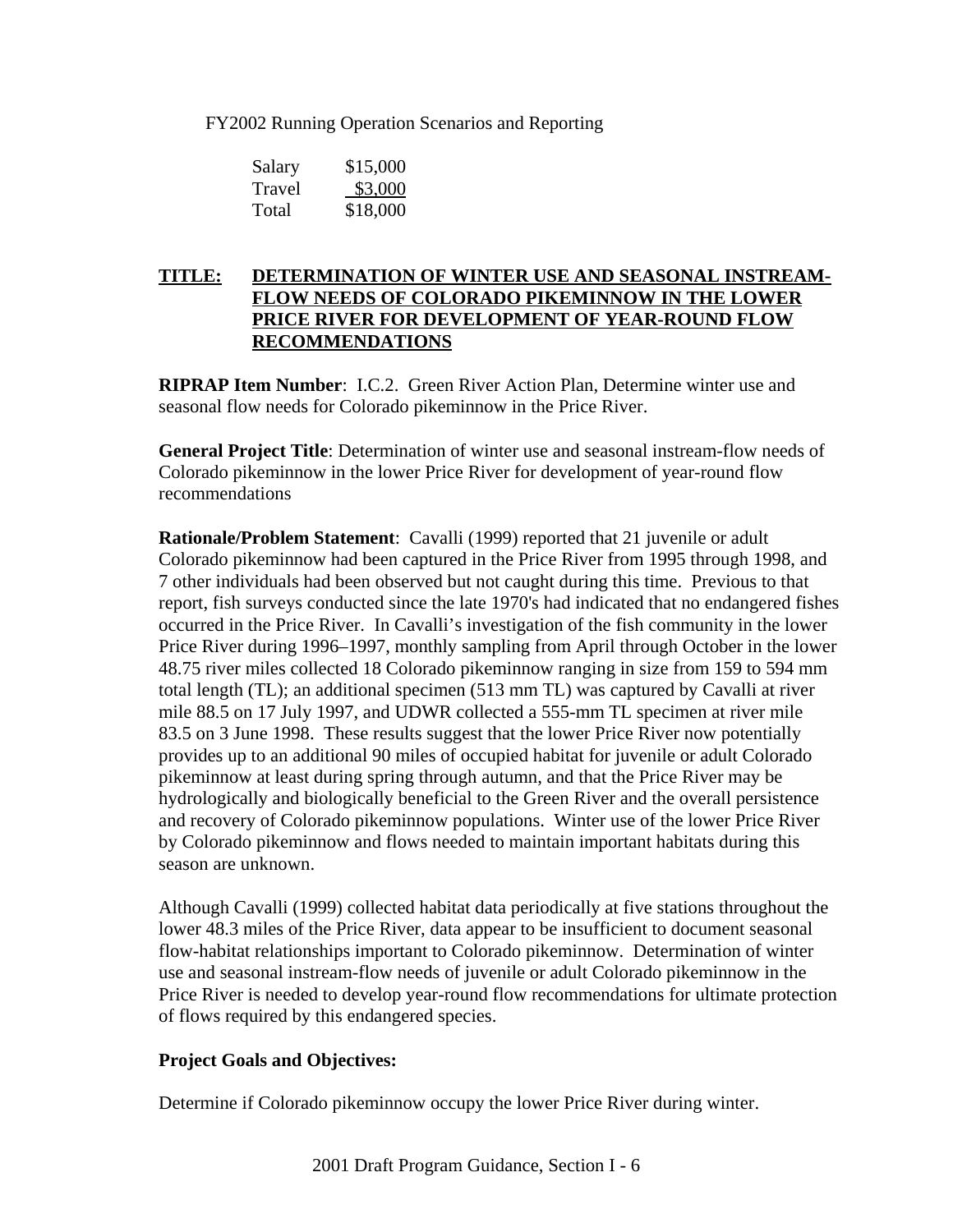Determine seasonal instream-flow needs of juvenile or adult Colorado pikeminnow in the lower Price River and document seasonal flow-habitat relationships.

Develop year-round flow recommendations for Colorado pikeminnow in the Price River.

### **Expected Products:**

- 1. Documented evidence that Colorado pikeminnow use the lower Price River during winter.
- 2. Documented seasonal instream-flow needs and flow-habitat relationships for juvenile or adult Colorado pikeminnow in the lower Price River.
- 3. Year-round flow recommendations for Colorado pikeminnow in the Price River.

### **Recommended Approach/Methods:**

Re-establish the Price River discharge gage on the lower river near Woodside, Utah, for collection of empirical hydrology data needed to establish flow-fish habitat relationships.

Conduct winter fish surveys for Colorado pikeminnow in the lower Price River, particularly the lower 50 miles, and possibly include radio-telemetry tracking.

Conduct a thorough review of data collected by Cavalli (1999) to determine if more information on spring through autumn flow-habitat relationships applicable for use in an instream-flow methodology can be gleaned from the data set.

Collect additional data as needed on seasonal flow-habitat relationships important to juvenile or adult Colorado pikeminnow for use in an instream-flow methodology to determine flows required for creation and maintenance of fish habitats. Any instream-flow methodology chosen should integrate species criteria, by target life stage (i.e., juvenile or adult Colorado pikeminnow), with habitat availability as a function of flow.

**Schedule:** FY 2001 through 2002

**Estimated Cost Range:** \$30,000 - \$40,000

**Literature Cited:** Cavalli, P. A. 1999. Fish community investigations in the lower Price River, 1996–1997. Final Report of Utah Division of Wildlife Resources on Project 78 to Upper Colorado River Endangered Fish Recovery Program, Denver, Colorado

### *DISCONTINUED PROJECTS:*

### **CAP-27 RUEDI RESERVOIR LEASE**

Although the lease continues to protect the water, there is no cost and no need for a scope of work after FY 2000.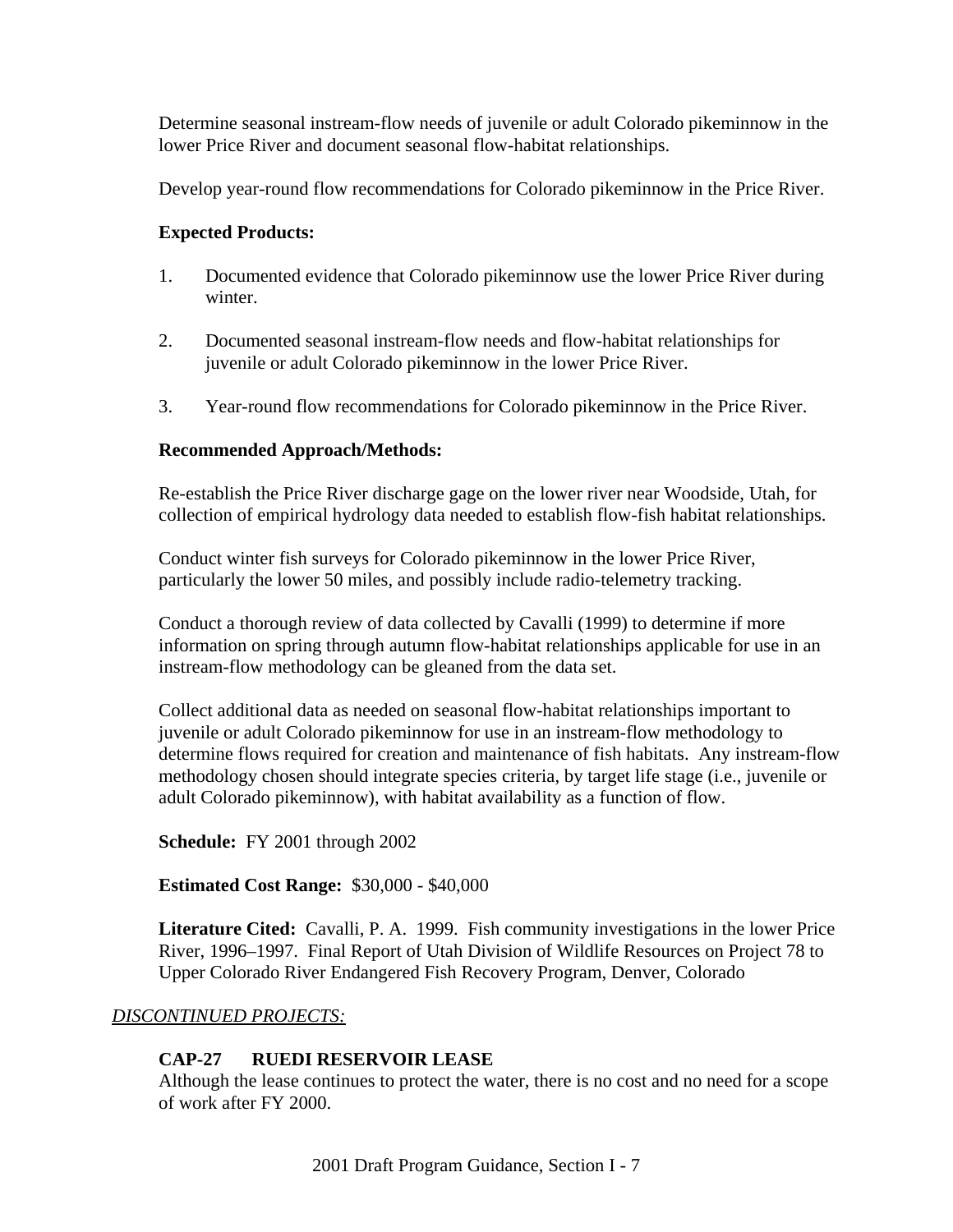# **17 BASINWIDE CHANNEL MONITORING**

Incorporate in Colorado River channel monitoring (#85) and basinwide habitat monitoring (new).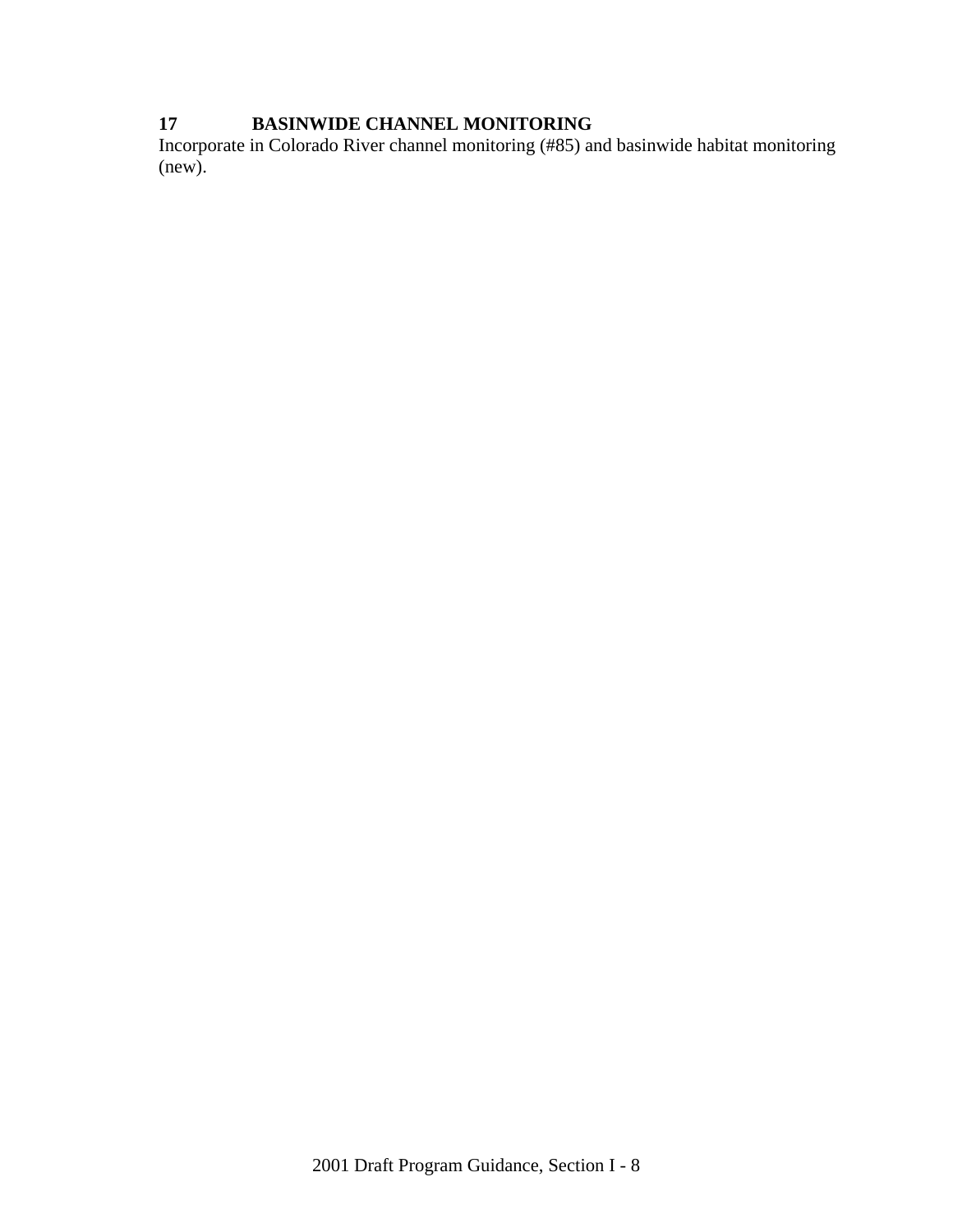### **II. HABITAT RESTORATION**

The goal of Habitat Restoration is to provide and protect habitat necessary to both achieve and sustain endangered fish recovery. Currently there are three major thrusts under this element of the Recovery Program.

- 1. Re-open access to historically-occupied river sections by restoring fish passage at the following migration barriers: a. Redlands Diversion Dam (completed 6/96) b. Hartland Diversion Dam c. Grand Valley Irrigation Company Diversion (completed 1/98) d. Price-Stubb Diversion Dam e. Grand Valley Project Diversion Dam f. Tusher Wash Diversion Dam, if warranted g. Yampa River diversion structures, if warranted 2. Install fish screens to prevent entrainment of endangered fishes into diversion canals
- 3. Restore or enhance natural floodplain functions that support endangered fish recovery.

| PROJ.<br>NO.                   | TITLE                                                                                                                                 | <b>PROJECTED</b><br>FY 01 BUDGET |
|--------------------------------|---------------------------------------------------------------------------------------------------------------------------------------|----------------------------------|
| <b>ONGOING PROJECTS</b>        | (The RIPRAP number and item are shown on the second line)                                                                             |                                  |
| $\mathbf{CAP4b}$<br>II.B.1.d.  | <b>REDLANDS FISH PASSAGE</b><br>Monitor and evaluate Redlands' success.                                                               | \$33,000                         |
|                                | Final evaluation report due $1/01$ (\$9,000 annual); fish ladder O&M (\$24,000 O&M).                                                  |                                  |
| CAP <sub>5</sub><br>II.B.2.a.  | PRICE-STUBB FISH PASSAGE<br>Evaluate and implement viable options for fish passage at Price-Stubb.                                    | \$5,000                          |
| <b>CAP23</b><br>II.B.3.a.      | <b>GRAND VALLEY PROJECT FISH PASSAGE</b><br>Evaluate and implement viable options for fish passage at the Grand Valley<br>Project.    | \$2,785,000                      |
| <b>CAP28</b><br>$>$ *II.B.5.b. | <b>TUSHER WASH DIVERSION SCREEN</b><br>Design & construct screen for Tusher Wash diversion to prevent endangered<br>fish entrainment. | \$2,110,000                      |
| CAP29                          | <b>GVIC SCREEN</b><br>II.B.3.a.(2) Design & construct screen for GVIC to prevent endangered fish entrainment.                         | \$2,300,000                      |
|                                | ONGOING PROJECTS NEEDING REVISION                                                                                                     |                                  |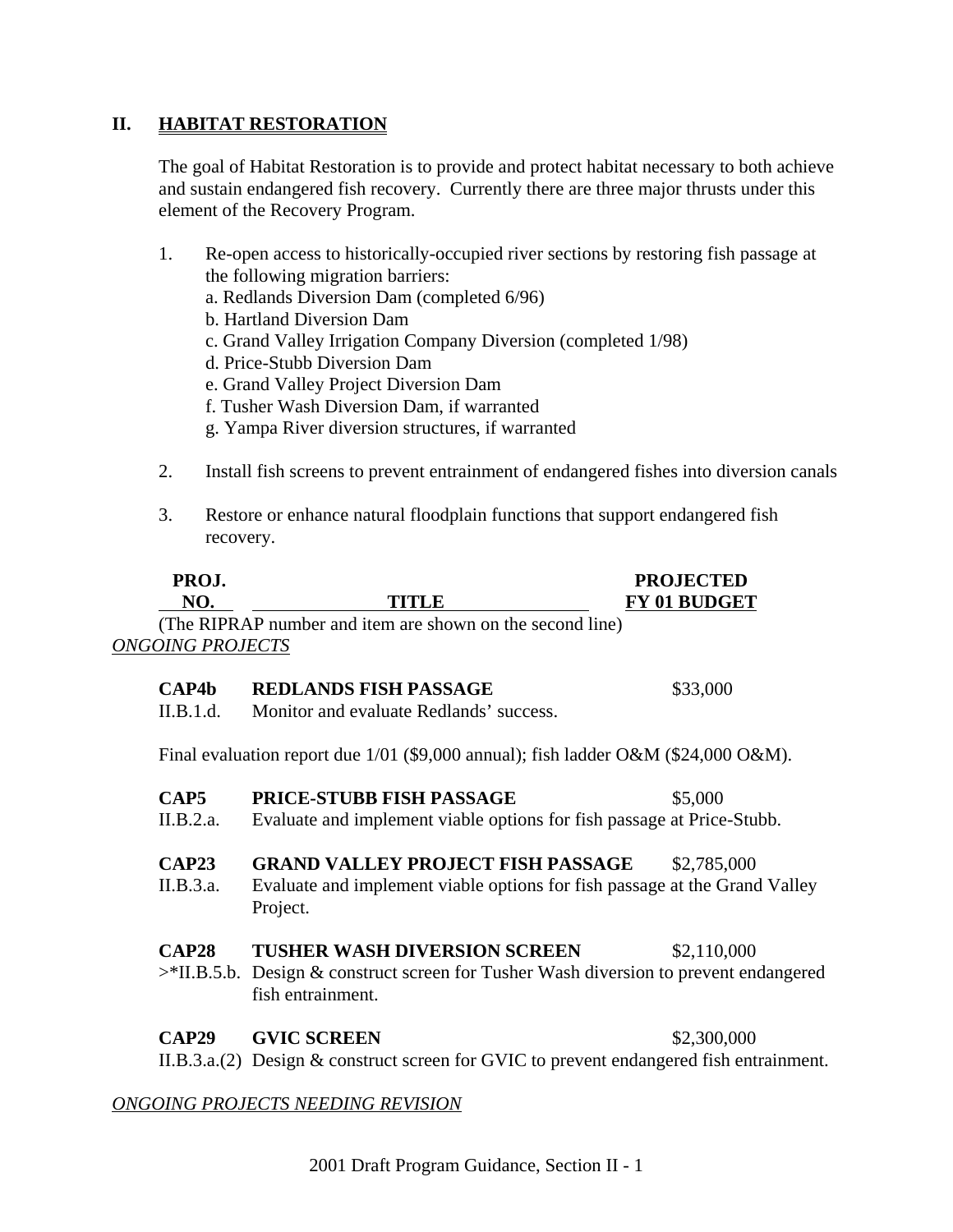#### **75 FLOODPLAIN PROTECTION** \$0

II.C. Develop an issue paper on the desirability and practicability of restoring and protecting certain portions of the floodplain for endangered fishes.

Phase II of the Floodplain Protection Issue Paper is expected to be completed by May 2000. It is not known at this time what the recommendations will be, or which course of action will be recommended by the Recovery Program. Whatever the recommendations may be, it is likely that most of the work will be conducted by the Program Director's Office. Therefore, no funds have been earmarked for FY 01.

#### **CAP6 FLOODPLAIN RESTORATION PROGRAM**

II.A. Restore and manage flooded bottomland habitat.

Following are the Program activities:

-Screen sites for contaminants (\$90,000+\$10,000=\$100,000) capital a. Pre-acquisition and/or pre-restoration assessments b. Post-restoration assessments -Conduct floodability assessments (\$150,000) capital a. Pre-acquisition and/or pre-restoration assessments b. Development of design options for restoration c. Construction oversight d. Post-restoration monitoring and evaluation -Conduct environmental compliance (NEPA, Section 7, 404, etc.) -Old Charlie Wash, Leota L-7/7a, Johnson (O&M) Annual draining and fish harvest  $$62,000$ Purchase of ASV positract vehicle  $$32,000$ Annual O&M (excavation of drainage canal)  $$17,000$ -Land acquisition activities (\$500,000) capital -Easement management (O&M) \$40,000 -Levee removal (\$100,000) capital -Evaluation of levee removal (\$40,000) capital -Evaluation of razorbacks stocked into depressions (\$40,400) annual -Gravel pit evaluation (\$11,000) annual -Public involvement plan (N/A)

-Weed management (\$10,000) annual or O&M

The Floodplain Habitat Restoration Program SOW will be revised based on input received during the SOW review process. All proposed additions and modifications to the Floodplain Habitat Restoration Program SOW will be subject to review and approval by the Recovery Program. Additions/modifications that are approved will also be contingent upon availability of funding. Some of these recommendations may be costly to implement, and could only be done in the event that 1) unobligated funds become available, and 2) the Recovery Program considers them to be higher priority than other contingency projects.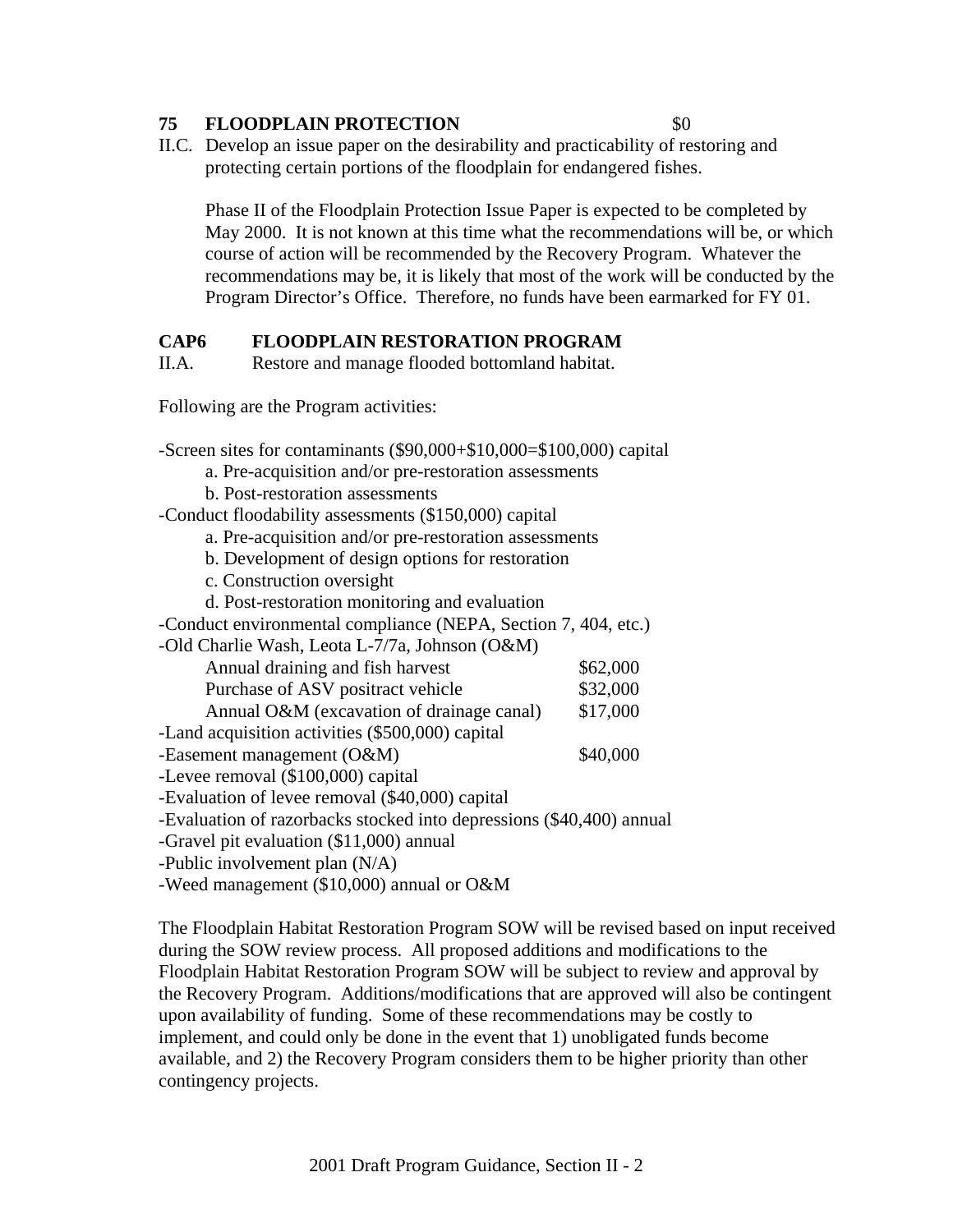### **III. NONNATIVE FISH CONTROL**

### *ONGOING PROJECTS*

| PROJ.<br>NO.           | <b>TITLE</b>                                                                                                          | <b>PROJECTED</b><br>FY 01 BUDGET |
|------------------------|-----------------------------------------------------------------------------------------------------------------------|----------------------------------|
|                        | (The RIPRAP number and item are shown on the second line)                                                             |                                  |
| 87                     | <b>SMALL NONNATIVE CYPRINID REMOVAL</b>                                                                               |                                  |
| $>$ *III.A.4.          | Remove small nonnative cyprinids from backwaters and other low velocity<br>habitats.                                  |                                  |
| <b>87A</b>             | <b>CYPRINID REMOVAL - UTAH</b>                                                                                        | \$12,600                         |
| <b>87B</b>             | <b>CYPRINID REMOVAL - COLORADO</b>                                                                                    | \$54,000                         |
| 89                     | <b>COLO.R. CENTRARCHID REMOVAL</b>                                                                                    | \$54,000                         |
| $>$ *III.A.4.          | Remove nonnative centrarchids from backwaters and other low velocity<br>habitats.                                     |                                  |
| 98<br>$>$ *III.A.1.b.  | YAMPA RIVER NONNATIVE FISH CONTROL<br>Remove and translocate northern pike and other sportfishes from<br>Yampa River. | \$100,000                        |
| $>$ *III.A.2.          | <b>CAP18/19 COLORADO RIVER POND RECLAMATION</b><br>Reclaim ponds in critical habitat.                                 | \$292,000                        |
| $CAP-20$<br>III.B.1.a. | <b>HIGHLINE LAKE SCREENING O&amp;M</b><br>Operate and maintain Highline Reservoir net.                                | <b>TBD</b>                       |
|                        | <b>NONNATIVE STOCKING REGS. EVAL.</b>                                                                                 | \$0                              |
| III.B.4.a.(1)          | Evaluate effectiveness of Colorado's stocking regulation.                                                             |                                  |
| <b>NEW PROJECTS</b>    |                                                                                                                       |                                  |

**TITLE: ELKHEAD RESERVOIR SCREENING** (Unless this is done in 2000).

**RIPRAP Item Number:** Green River Action Plan: Yampa and Little Snake Rivers, III.A.1.a.(1) Evaluate control options and implement measures to control nonnative fish escapement from existing Elkhead Reservoir.

**General Project Title:** Elkhead Reservoir Fish Barrier Feasibility Study and Design

**Rationale/Problem Statement:** The presence of nonnative fish, particularly northern pike, has been identified as a significant problem for endangered fishes in the Yampa River due to the nonnatives competing with adult life stages and preying on juvenile life stages of native species. Screening the Elkhead Reservoir outflow is recommended to reduce or eliminate continuous introduction of nonnative fishes into the Yampa River from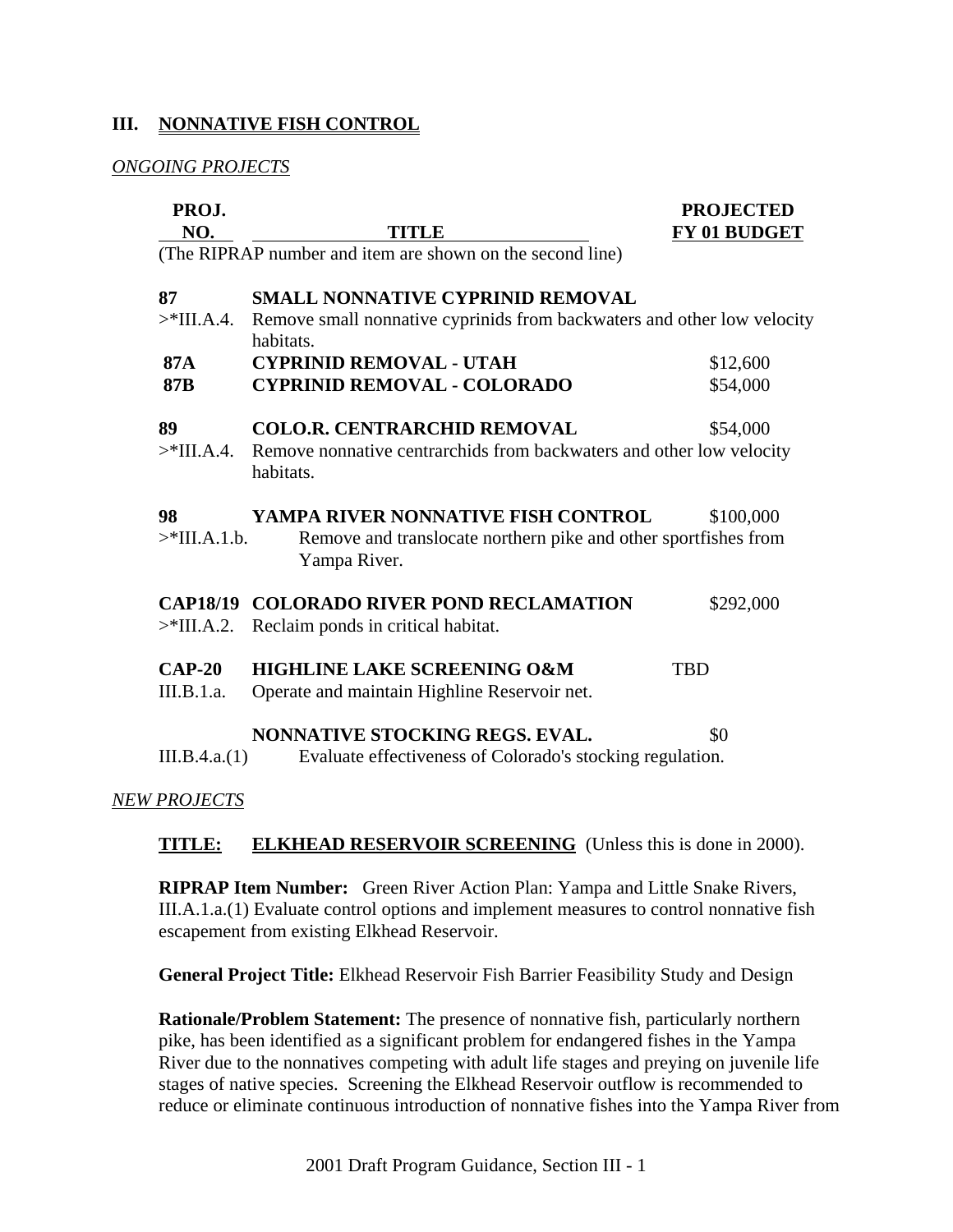this source. Elkhead Reservoir also was identified by the Colorado Division of Wildlife as a potential site to translocate northern pike removed from the Yampa mainstem. However, nonnative fish stocking regulations adopted by the states of Colorado, Utah and Wyoming preclude stocking nonnatives into facilities from which escapement back to the river is probable. Escapement from Elkhead is possible through both the unregulated spillway and the regulated outlet. However, escapement through the outlet is likely to occur only if the reservoir is drawn down. The current spillway may be enlarged or otherwise modified in the future to meet dam safety standards.

In FY 1999, a net-type fish barrier was constructed in the spillway approach of Highline Lake near Fruita, Colorado, to reduce escapement of nonnative fishes from this facility. This polyester net, with a nominal ¼-inch mesh size, was installed at Highline as an experiment to evaluate the effectiveness of constructing and operating such fish barriers at similar facilities in the Upper Colorado Basin. In FY 2000, the Highline Lake barrier will be evaluated for: 1) its ability to prevent escapement of target nonnative species to be contained in the reservoir; 2) ease of maintenance and routine cleaning; 3) ease of removal and re-installation for protection from ice damage; 4) potential to leave in place during ice cover on lake; and 5) longevity and annual operational costs. If the Highline barrier proves to be effective and economical to operate, a similar barrier could be installed and evaluated at Elkhead Reservoir. Although these two facilities share similar problems of nonnative fish escapement, one significant difference between them is the size and yield of their watersheds. Highline Lake is situated on a small, ephemeral stream. Because it receives most of its water from the Colorado River through a canal, inflows can be regulated. Elkhead impounds runoff from a 200-square-mile watershed and receives unregulated spring peak inflows much higher than those experienced at Highline Lake. Therefore, it may be reasonable to consider alternative fish barriers that may be more effective at higher volumes of discharge.

**Project Goals & Objectives:** Design, install and evaluate the effectiveness of a fish barrier to reduce or eliminate escapement of nonnative fishes from a reservoir on a significant tributary to the Yampa River.

**Expected Product(s):** Preliminary design for a fish barrier in FY 2001. Final report in FY 2003 on the effectiveness of this type of barrier to reduce or eliminate nonnative fish escapement.

**Recommended Approach/Methods:** Design a barrier to reduce or eliminate nonnative fish escapement from Elkhead Reservoir, incorporating any lessons learned from the Highline Lake evaluation and adapted to the more rigorous flow conditions likely to occur at Elkhead. Fabricate and install the barrier. If the proposed fish barrier would be incorporated into the spillway of the dam, it may be installed when the spillway is modified, if such a modification is determined to be necessary for dam safety.

The City of Craig, Colorado, owns and operates Elkhead Reservoir. The State of Colorado, Division of Parks and Outdoor Recreation, manages much of the land surrounding the reservoir. Following installation, the State of Colorado would be responsible for operating and maintaining the fish barrier on an experimental basis.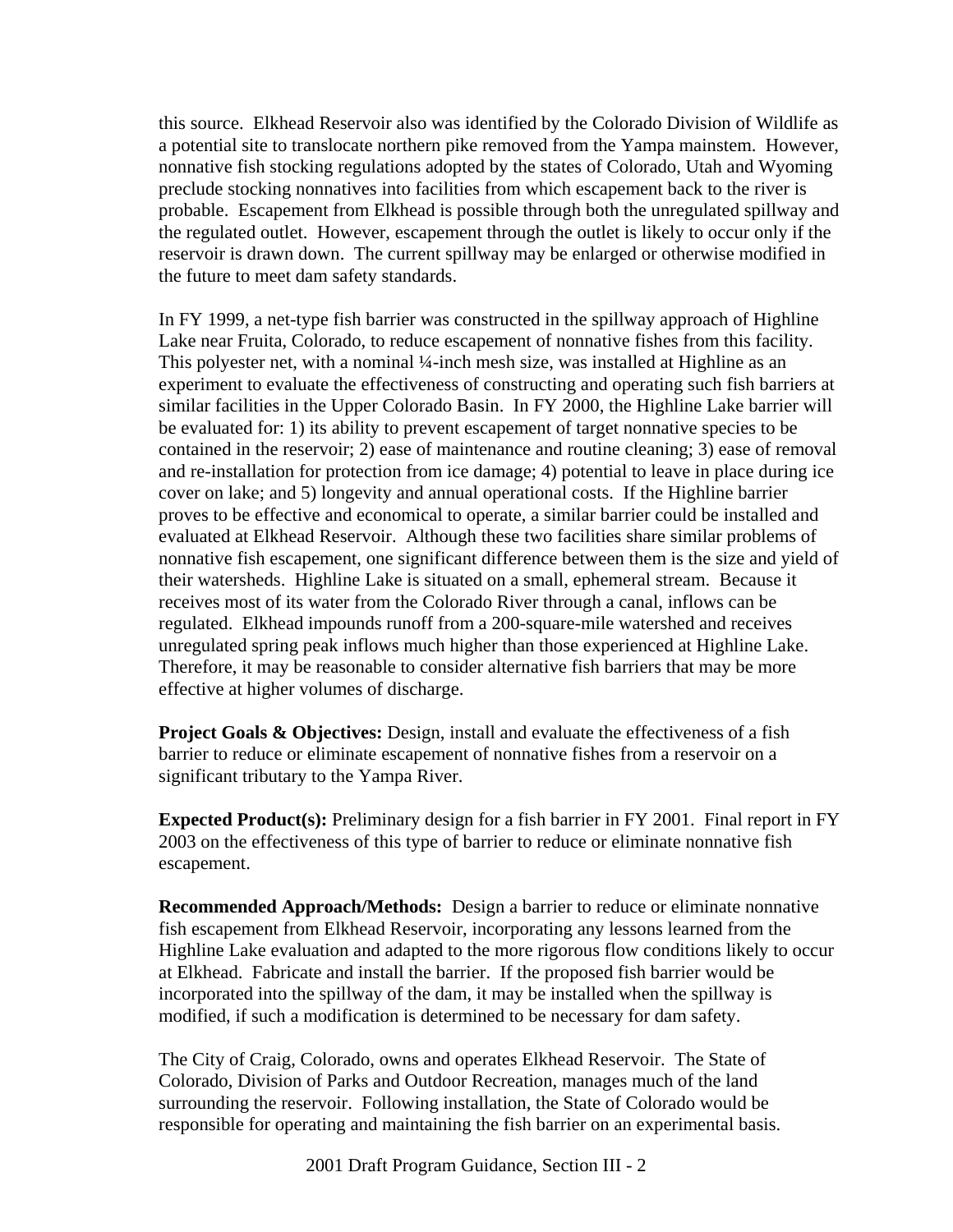Evaluation of the effectiveness and acceptability of the Elkhead net should determine: 1) its ability to prevent escapement of target nonnative species to be contained in the reservoir; 2) ease of maintenance and routine cleaning; 3) ease of removal and reinstallation if necessary for protection from ice damage; 4) potential to leave in place during ice cover on lake; and 5) longevity and annual operational costs.

**Schedule:** Investigate the feasibility of and design a fish barrier in FY 2001; install the fish barrier in FY 2002; evaluate the fish barrier in FY 2003; provide final report by December 2003.

**Cost Range:** Feasibility study and preliminary design work in FY 2001 - \$30,000-50,000. Fabrication and installation of fish barrier in FY 2002 - costs contingent on design. O&M and evaluation in FY 2003 - costs contingent on design.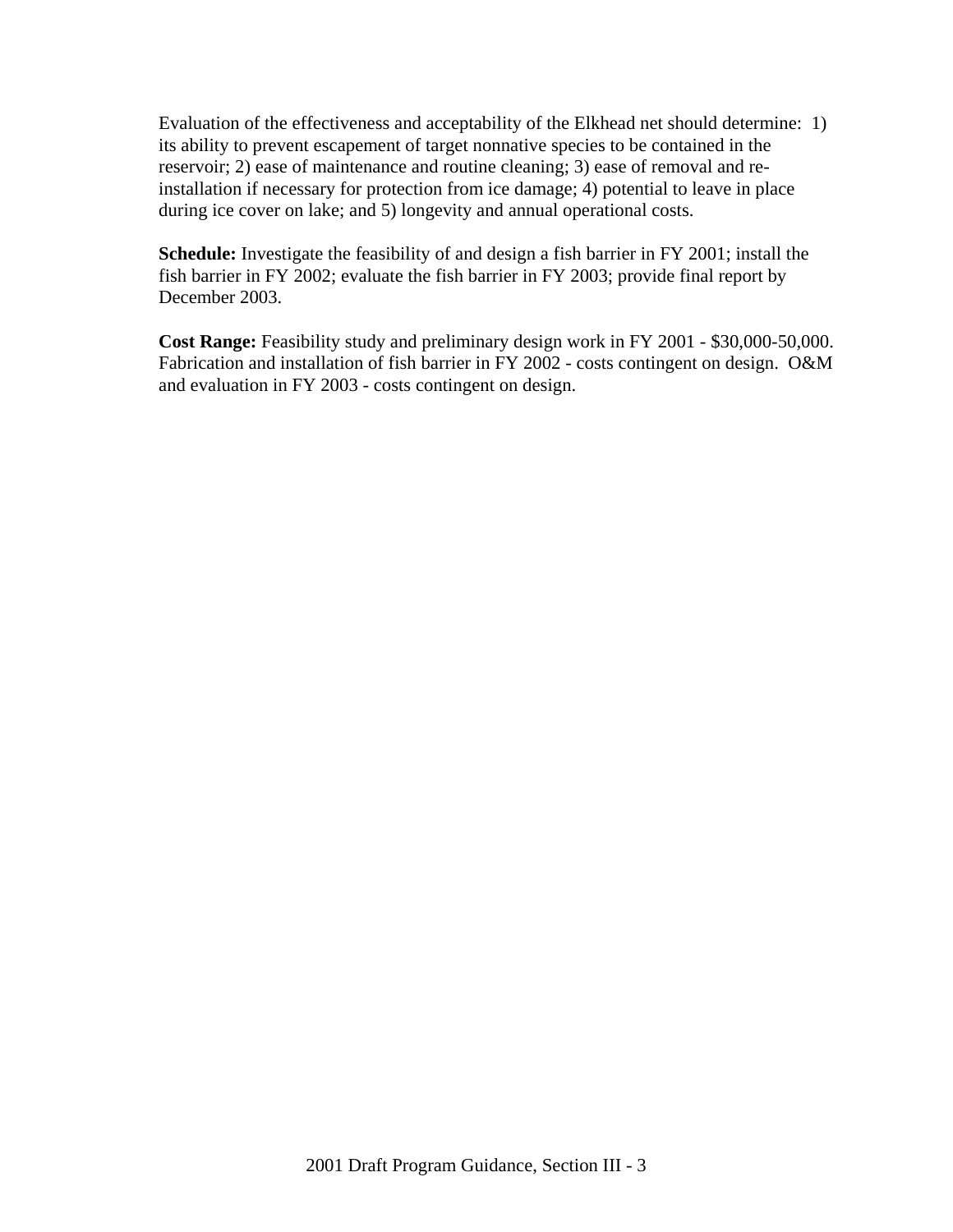### **IV. PROPAGATION & GENETICS MANAGEMENT**

The goals of Propagation and Genetics management are: to prevent immediate extinction of any endangered Colorado River fish stocks; to conserve genetic diversity of wild endangered fish stocks through recovery efforts; to maintain genetic diversity in captive-reared endangered fish borrdstock that is similar to that of the wild stock used as founders; and to produce genetically sound offspring for augmentation efforts.

#### *ONGOING PROJECTS*

| PROJ.<br>NO.    | <b>TITLE</b>                                                                    | <b>PROJECTED</b><br>FY 01 BUDGET |
|-----------------|---------------------------------------------------------------------------------|----------------------------------|
|                 | (The RIPRAP number and item are shown on the second line)                       |                                  |
| 25              | <b>BONYTAIL INTRODUCTION</b>                                                    | \$57,000                         |
|                 | >IV.A.1.c., IV.A.3.c. Implement augmentation plans (Colorado and Green rivers). |                                  |
| 105             | PIKEMINNOW TRANSLOCATION                                                        | \$39,000                         |
|                 | >IV.A.1.b. Implement experimental augmentation plan.                            |                                  |
|                 | ONGOING PROJECTS NEEDING REVISION                                               |                                  |
| 29              | <b>O&amp;M OF PROPAGATION FACILITIES</b>                                        |                                  |
| IV.C.           | Operate and maintain facilities.                                                |                                  |
| 29a             | Grand Valley Endangered Fish Facility                                           | \$300,000                        |
| 29 <sub>b</sub> | Wahweap State Fish Hatchery                                                     | \$160,400                        |
| 29c             | <b>Ouray Endangered Fish Facility</b>                                           | \$380,000                        |
|                 | (\$80,000 from Program, \$300,000 from FWS)                                     |                                  |
| 29d             | Collection of broodstock                                                        | \$10,000                         |
| $CAP-7$         | <b>EXPANSION OF PROPAGATION FACILITIES</b>                                      |                                  |
| IV.E.           | Plan, design, and construct needed facilities.                                  |                                  |
|                 | <b>Green River Subbasin Growout Ponds</b>                                       | \$200,000                        |
|                 | <b>Grand Valley Growout Ponds</b>                                               | \$200,000                        |
|                 | Tagging equipment for broodstock and augmentation fish:                         |                                  |
|                 | Coded wire tagging equipment                                                    | \$35,000                         |
|                 | PIT tagging equipment                                                           | \$35,000                         |
|                 | (Final budget to be determined based on facilities needs document [draft        |                                  |
|                 | available in May 2000].)                                                        |                                  |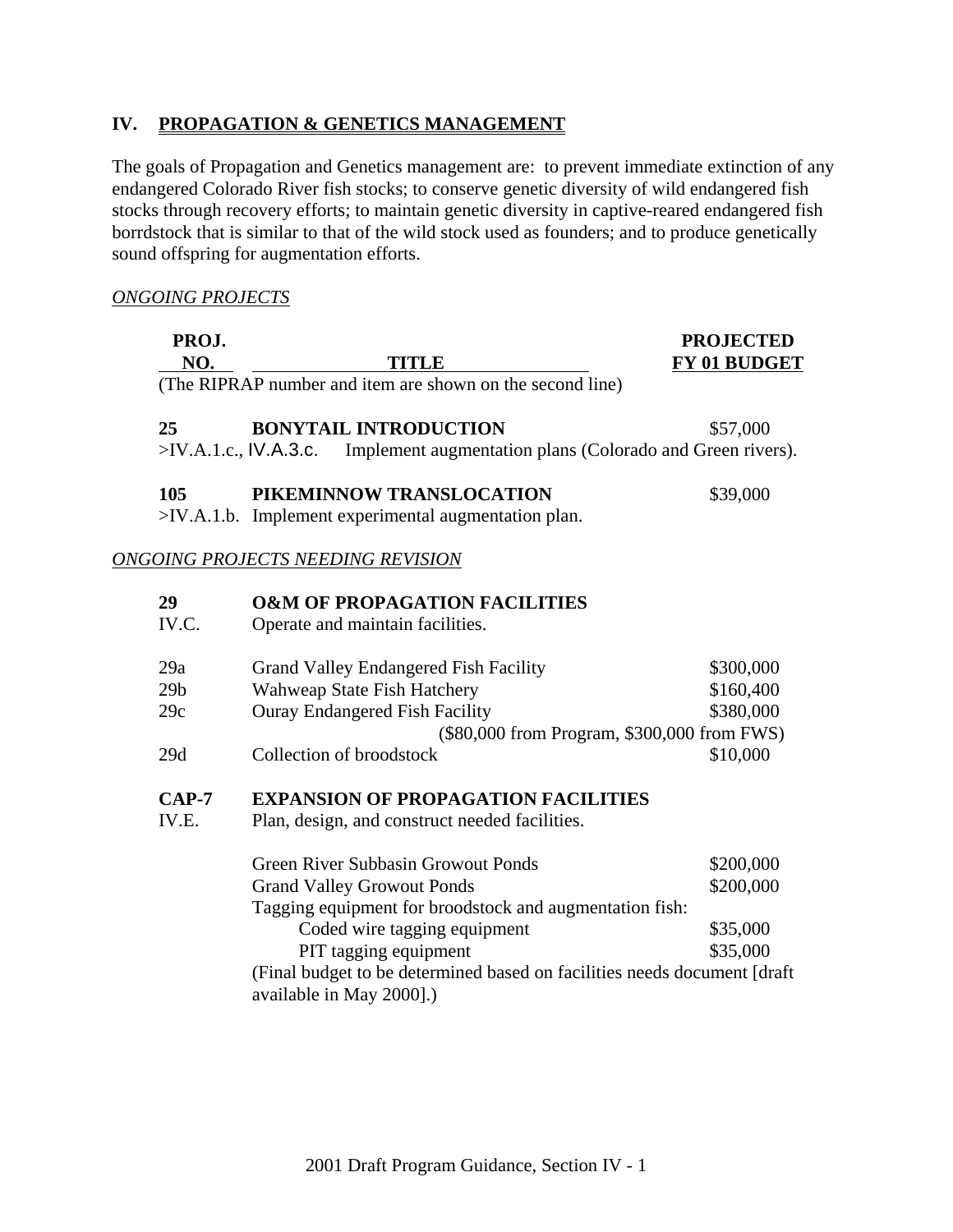### **V. RESEARCH, MONITORING, & DATA MANAGEMENT**

The goals of Research, Monitoring and Data Management are to provide the necessary information in life histories of endangered fishes to aid in the implementation of other Program activities, to determine the status and trends of the natural stocks, and to actively maintain the data in a useable format for researchers. The objective is to use this information in deciding the course of other Program management actions to recover the endangered fish.

| PROJ.                    |                                                                                                                                                                                                                                                                                               | <b>PROJECTED</b>    |
|--------------------------|-----------------------------------------------------------------------------------------------------------------------------------------------------------------------------------------------------------------------------------------------------------------------------------------------|---------------------|
| $\overline{\mathcal{M}}$ | TITI R                                                                                                                                                                                                                                                                                        | <b>FY 01 BUDGET</b> |
|                          | $\sqrt{11}$ 1 $\sqrt{11}$ 1 $\sqrt{11}$ 1 $\sqrt{11}$ 1 $\sqrt{11}$ 1 $\sqrt{11}$ 1 $\sqrt{11}$ 1 $\sqrt{11}$ 1 $\sqrt{11}$ 1 $\sqrt{11}$ 1 $\sqrt{11}$ 1 $\sqrt{11}$ 1 $\sqrt{11}$ 1 $\sqrt{11}$ 1 $\sqrt{11}$ 1 $\sqrt{11}$ $\sqrt{11}$ $\sqrt{11}$ $\sqrt{11}$ $\sqrt{11}$ $\sqrt{11}$ $\$ |                     |

(The RIPRAP number and item are shown on the second line)

*ONGOING PROJECTS*

| 15<br>V.A.2.<br>V.E. | <b>LARVAL FISHES IDENTIFICATION</b><br>Conduct interagency data management program to compile, manage, and<br>maintain all research and monitoring data collected by the Recovery Program.<br>Provide for long-term care, cataloging, and accessibility of preserved<br>specimens. | \$46,000  |
|----------------------|------------------------------------------------------------------------------------------------------------------------------------------------------------------------------------------------------------------------------------------------------------------------------------|-----------|
| <b>16</b>            | <b>DATABASE MANAGEMENT</b>                                                                                                                                                                                                                                                         | \$35,900  |
| V.A.2.               | Conduct interagency data management program to compile, manage, and<br>maintain all research and monitoring data collected by the Recovery Program.                                                                                                                                |           |
| 22<br>V.A.2.         | <b>INTERAGENCY STANDARDIZED MONITORING PROGRAM</b><br>Conduct interagency data management program to compile, manage, and<br>maintain all research and monitoring data collected by the Recovery Program.                                                                          |           |
| 22A2                 | Colorado pikeminnow pop. monitoring (FWS)                                                                                                                                                                                                                                          | \$31,000  |
| 22A3                 | Black Rocks humpback pop. estimate. (FWS)                                                                                                                                                                                                                                          | \$28,000  |
| 22A4                 | Yampa humpback pop. estimate (FWS)                                                                                                                                                                                                                                                 | \$26,000  |
| 22I                  | Middle Green River Colorado pikeminnow estimate                                                                                                                                                                                                                                    | \$150,000 |
| 50                   | <b>RAZORBACK SUCKER STOCKING</b><br>$>$ IV.A.1.b. Implement experimental augmentation plan.                                                                                                                                                                                        | \$51,000  |

### *ONGOING PROJECTS NEEDING REVISION*

### **22 INTERAGENCY STANDARDIZED MONITORING PROGRAM**

- V.A.2. Conduct interagency data management program to compile, manage, and maintain all research and monitoring data collected by the Recovery Program.
- 22C Utah ISMP (UDWR) TBD Shoreline electrofishing is being discontinued and ISMP is shifting focus to population estimates.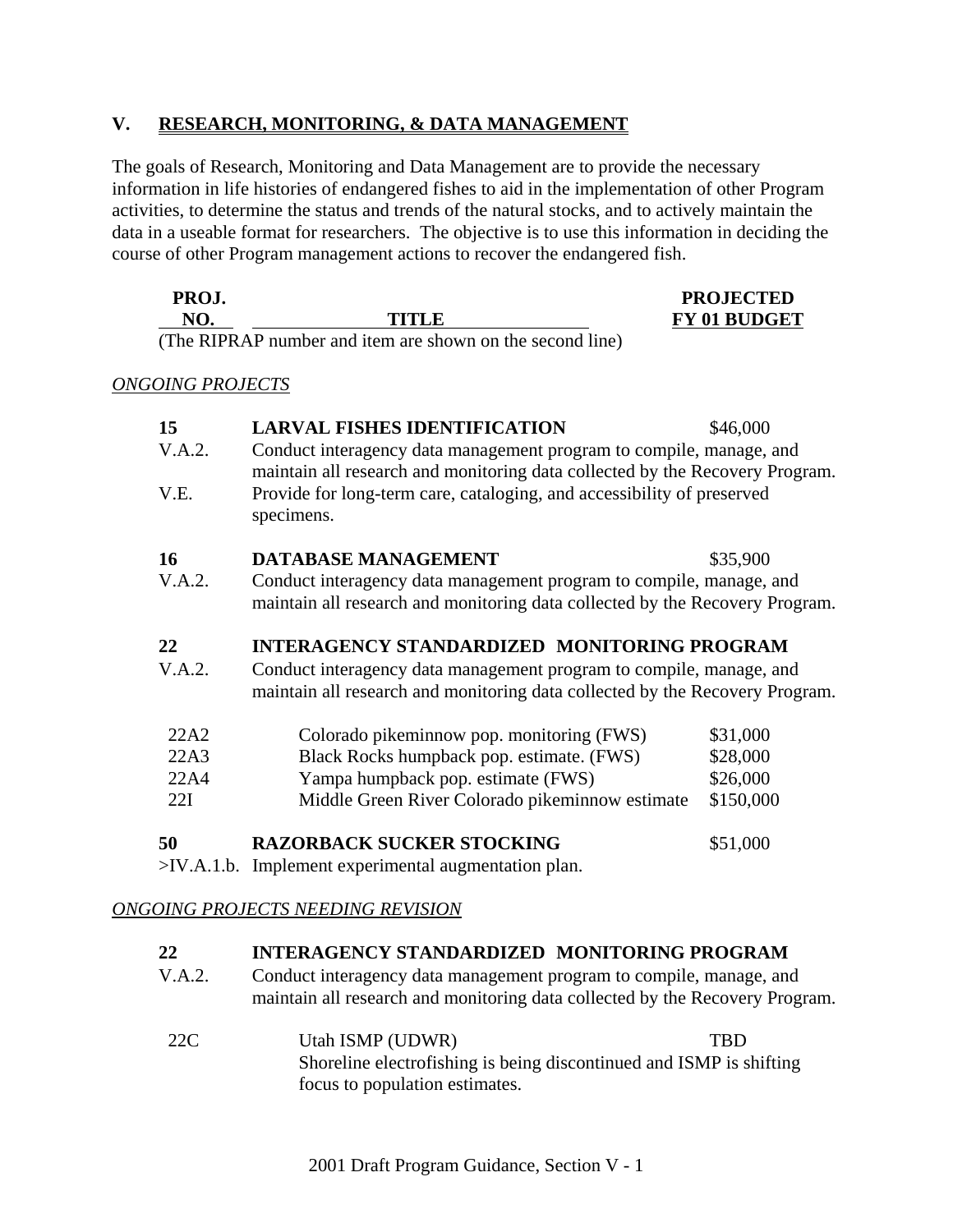| 22F | Colorado pikeminnow larval abundance                     | \$100,000 |
|-----|----------------------------------------------------------|-----------|
|     | Modify to reflect no Gunnison River samples to be taken. |           |

#### *NEW PROJECTS:*

### **TITLE: MONITORING FOR STOCKED FISH**

### **RIPRAP Item Number:**

General Recovery Program Support Action Plan

- IV.F. Conduct monitoring to evaluate effectiveness and continuation of endangered fish stocking.
- IV.F.2. Determine how this monitoring will be conducted and how (or if) it will be consolidated with ISMP.

**Rationale/Problem Statement:** The Program has accepted two stocking plans from the states. The hatchery facilities are gearing up to meet those demands within the stocking plans. Once production becomes full scale the Program will be stocking thousands of fish into various portions of the Green, Yampa and Colorado, Gunnison rivers. A monitoring program needs to be designed to determine the success of these stockings over the long term. Previous monitoring of experimentally stocked fish has concentrated during intervals immediately after the stocking events. This design needs to be developed for the long term and has the potential to be a portion of the ISMP. In addition, the design needs to be carried out in phases as not all portions of the stocking plans will be met at once.

**Project Goals and Objectives:** Design a monitoring program to determine the success/failure of stocking efforts over the long term. Identify key indices for monitoring stocked fish.

**Expected Products:** A monitoring program that identifies locales, species and time of year to occur.

**Recommended Approach/Methods:** It should be designed in such a way as to phase in various portions of the rivers and species being stocked.

**Schedule:** The monitoring design should be completed in 2001, and implementation would be in the following year.

**Cost Range:** \$5-15 K

### **TITLE: LOWER GREEN RIVER POPULATION ESTIMATE OF COLORADO PIKEMINNOW**

### **RIPRAP Item Number:**

General Recovery Program Support Action Plan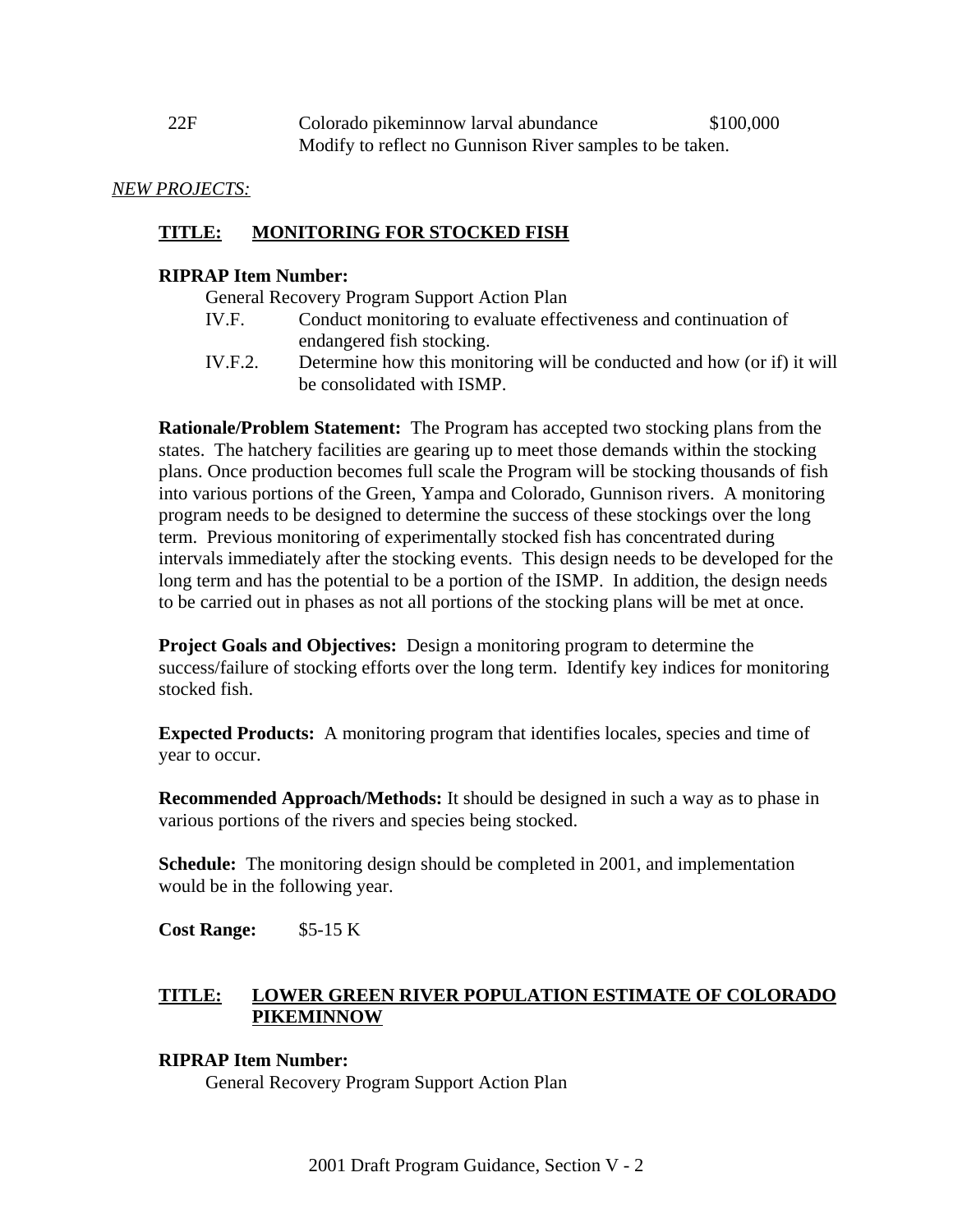V.A.2., Conduct interagency data management program to compile, manage, and maintain all research and monitoring data collected by the Recovery Program.

**Rationale/Problem Statement:** An estimate of the Colorado pikeminnow population in the lower Green River is required to aid in the determination of recovery. Although some estimates were made in 1998, the lack of data and the level of confidence were insufficient to provide any accuracy. This is the last of the 3 populations of Colorado pikeminnow in the upper basin which do not have a precise estimate.

**Project Goals and Objectives:** Estimate the lower Green River Colorado pikeminnow population with confidence intervals of less than 20%.

**Expected Products:** A precise population estimate of the lower Green River Colorado pikeminnow population with less than 20% confidence intervals.

**Recommended Approach/Methods:** Osmundson (1996) "scare and snare" approach appears to give a reasonably precise and confident population estimate. It has been used in the Colorado River and is expected to be employed in the middle Green River.

**Schedule:** FY01-FY03

**Cost Range:** \$40-60K

**Literature Cited:** Osmundson, D.B. and K.P. Burnham. 1996. Status and trends of Colorado squawfish in the upper Colorado River. Final Report of U.S. Fish and Wildlife Service, Grand Junction, Colorado, to Upper Colorado River Endangered Fish Recovery Program, Denver, Colorado.

### **TITLE: HUMPBACK CHUB POPULATION ESTIMATE FOR DESOLATION/GREY CANYONS**

### **RIPRAP Item Number:**

General Recovery Program Support Action Plan V.A.2., Conduct interagency data management program to compile, manage, and maintain all research and monitoring data collected by the Recovery Program.

**Rationale/Problem Statement:** The Desolation-Grey humpback chub population was estimated as part of the Flaming Gorge studies. A new estimate is required to determine the status and trend in this population. This is the fourth of the five populations in the Upper Colorado River Basin which require intermittent population estimates. An interval of 3 years will have passed a new estimate is now required.

**Project Goals and Objectives:** Estimate the Desolation/Grey canyons humpback chub population with confidence intervals of less than 20%.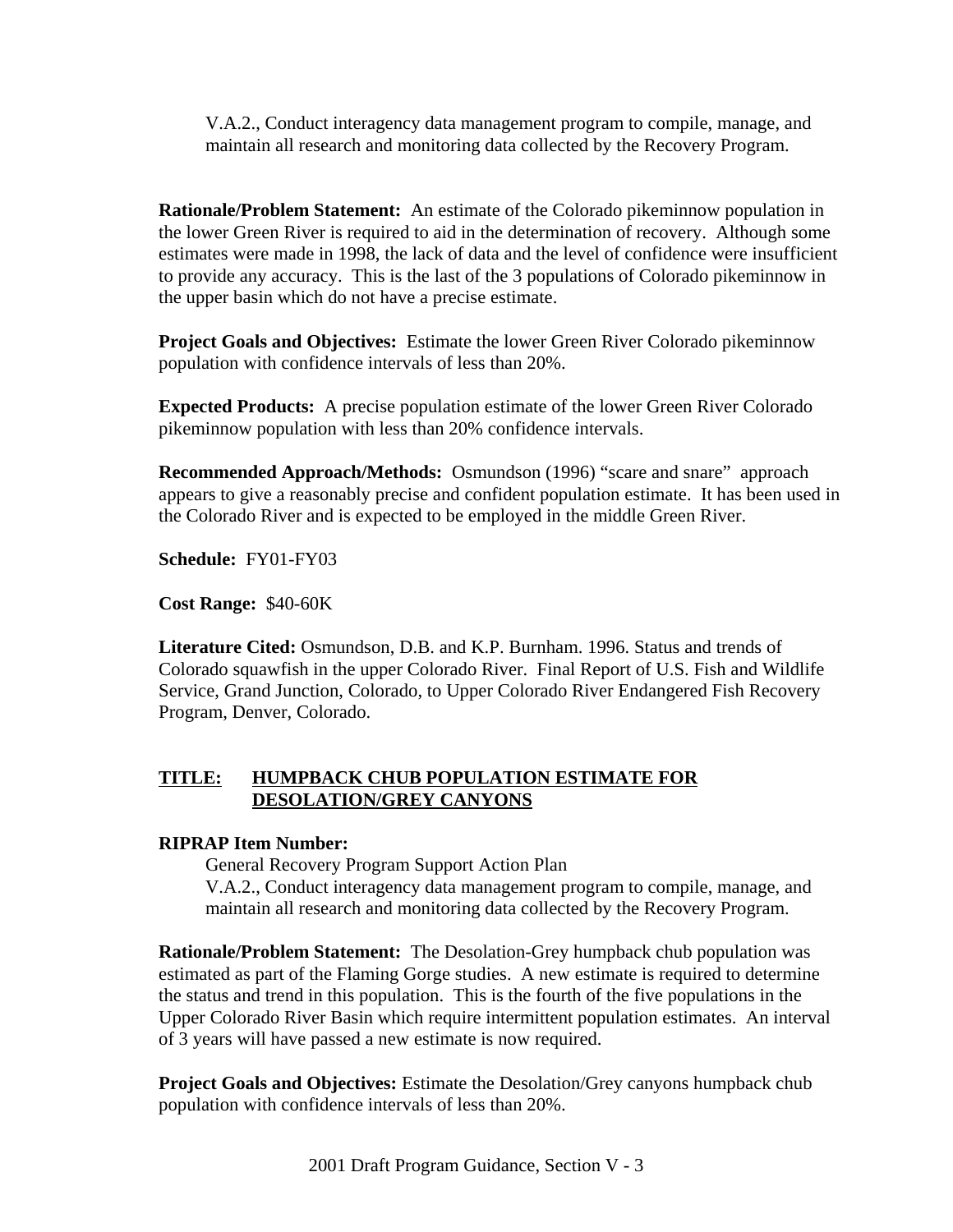**Expected Products:** A precise population estimate of the Desolation/Grey canyons humpback chub population with less than 20% confidence intervals.

**Recommended Approach/Methods:** Utilizing the approaches which were previously used on estimating this population during the Flaming Gorge studies.

**Schedule:** FY01-FY03

**Cost Range:** \$50-60 K

# **TITLE: LONGNOSE SUCKER LARVAE AND COMPUTER-INTERACTIVE KEY**

### **RIPRAP Item Number:**

General Recovery Program Support Action Plan V.C. Develop and enhance scientific techniques required to complete recovery actions.

V.E. Provide for long-term care, cataloging, and accessibility of preserved speciments.

**General Project Title:** Description of Longnose Sucker Larvae and Early Juveniles with Computer-Interactive Key to Catostomids

**Rationale/Problem Statement:** The influx of longnose sucker and numerous suspected sucker hybrids in the lower Gunnison River beginning in 1993 has complicated and compromised our ability to identify many sucker larvae from that reach and potentially the Colorado River below the confluence with the Gunnison River based on existing criteria. Also, since 1990, we have learned of various character range extensions for some species and errors in the original key that invalidate or compromise certain portions of that key and necessitate update and correction. At the same time we have an opportunity to put the key in a new form that will make it easier to use and will facilitate more efficient and accurate identification of sucker larvae throughout the Upper Colorado River Basin. As CRRP proceeds with stocking programs and habitat improvements for the razorback sucker, it is imperative that we continually improve and adequately document criteria for identification of collected specimens.

#### **Project Goals and Objectives:**

Goal: The goal of this project is more accurate and efficient identification of catostomid larvae and early juveniles by Recovery Program biologists, not only for the Gunnison River but throughout the UCRB.

Objectives: The specific objectives are to provide: (1) needed descriptive and diagnostic information for longnose sucker larvae and early juveniles, (2) updated descriptive and diagnostic data for other UCRB catostomids, and (3) an easily correctable, updateable, and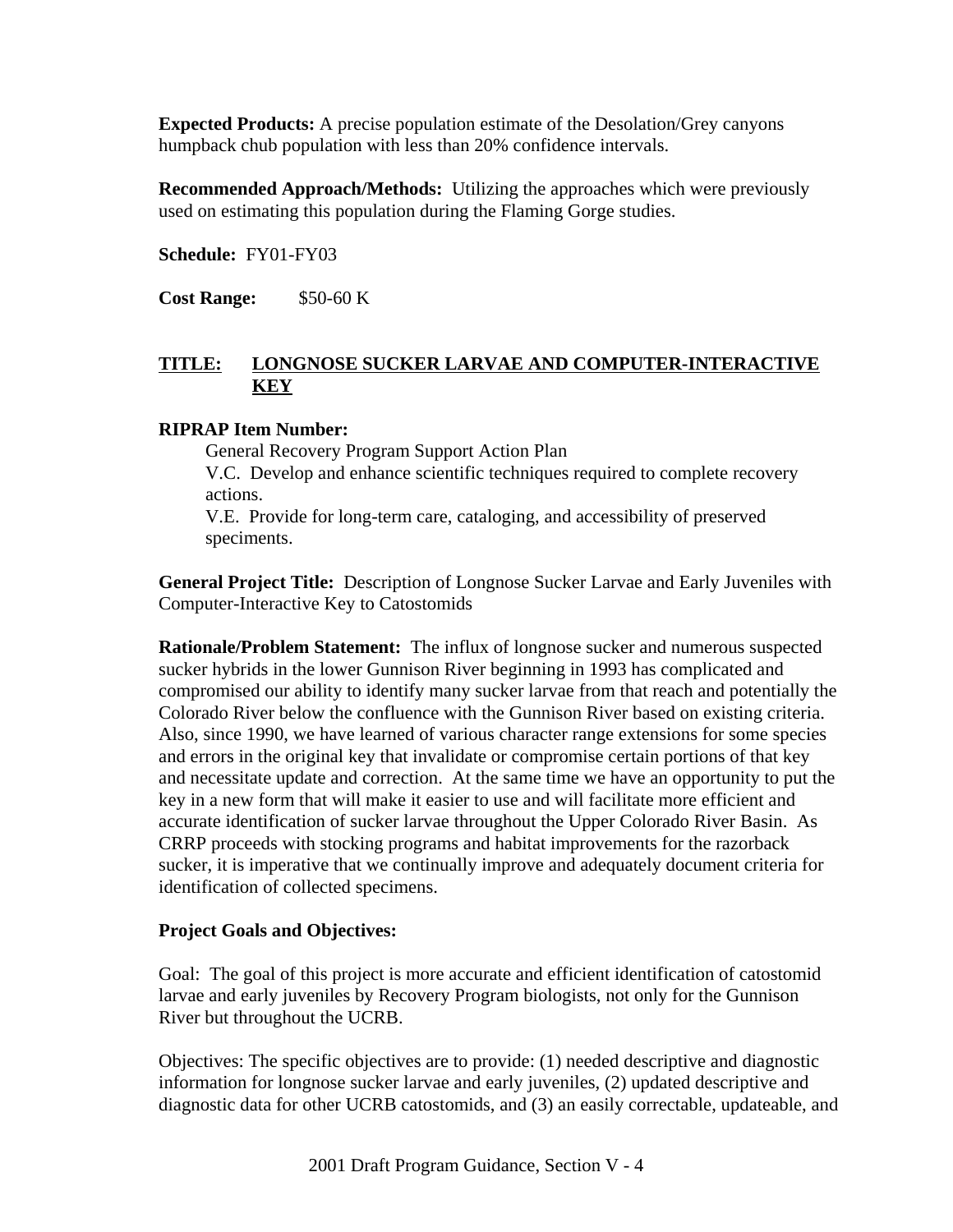expandable computer-interactive key for quickly and very flexibly accessing that information and determining the identity of UCRB catostomid larvae and early juveniles based on morphological criteria.

### **Recommended Approach/Methods:**

Description of longnose sucker larvae and early juveniles:

Rear and preserve a new series of longnose sucker early life stages from pure Gunnison River drainage brood stock (optional if the opportunity is available; otherwise use existing developmental series of east slope parentage). Conduct detailed study of morphological ontogeny of longnose sucker larvae and early juveniles comparable to that previously done for other Upper Colorado River Basin suckers (Snyder and Muth 1990), including meristics, morphometrics, size relative to state of development, pigmentation, and, for metalarvae and juveniles, skeletal features; compare with other UCRB catostomids and previously published descriptions of longnose sucker. Prepare standard set of eight threeview drawings representative of selected early-life stages of development. Prepare descriptive species account identical in format to that for other suckers in Snyder and Muth (1990).

Preparation of the computer-interactive key to Upper Colorado River Basin sucker larvae and early juveniles:

Obtain and setup the latest versions of DELTA and INTKEY programs (Dallwitz 1993; Dallwitz et al. 1995). Prepare descriptive data assembled for species accounts of Upper Colorado River Basin suckers in Snyder and Muth (1990) for use by INTKEY and produce a draft or interim version of the computer-interactive key that can be distributed on disks or over the Internet for trial use to interested researchers and for critical review by the author of the DELTA and INTKEY programs and (or) other experienced developers of PC-based computer-interactive keys. Prepare descriptive data assembled for longnose sucker for use by INTKEY, integrate this and any updated data for other species with the interim key, and make the completed key available to interested researchers as a prepublication version on disks or over the Internet.

Prepare introduction and instructions for use of the computer-interactive key.

Prepare and submit a project final report in accord with CRRP reporting policy for biological reports. Present a paper on longnose sucker development and identification and a demonstration of the computer-interactive key at the year 2002 annual meeting of Upper Colorado River Basin researchers.

**Schedule:** Conduct study in FY01

**Cost Range:** \$40,000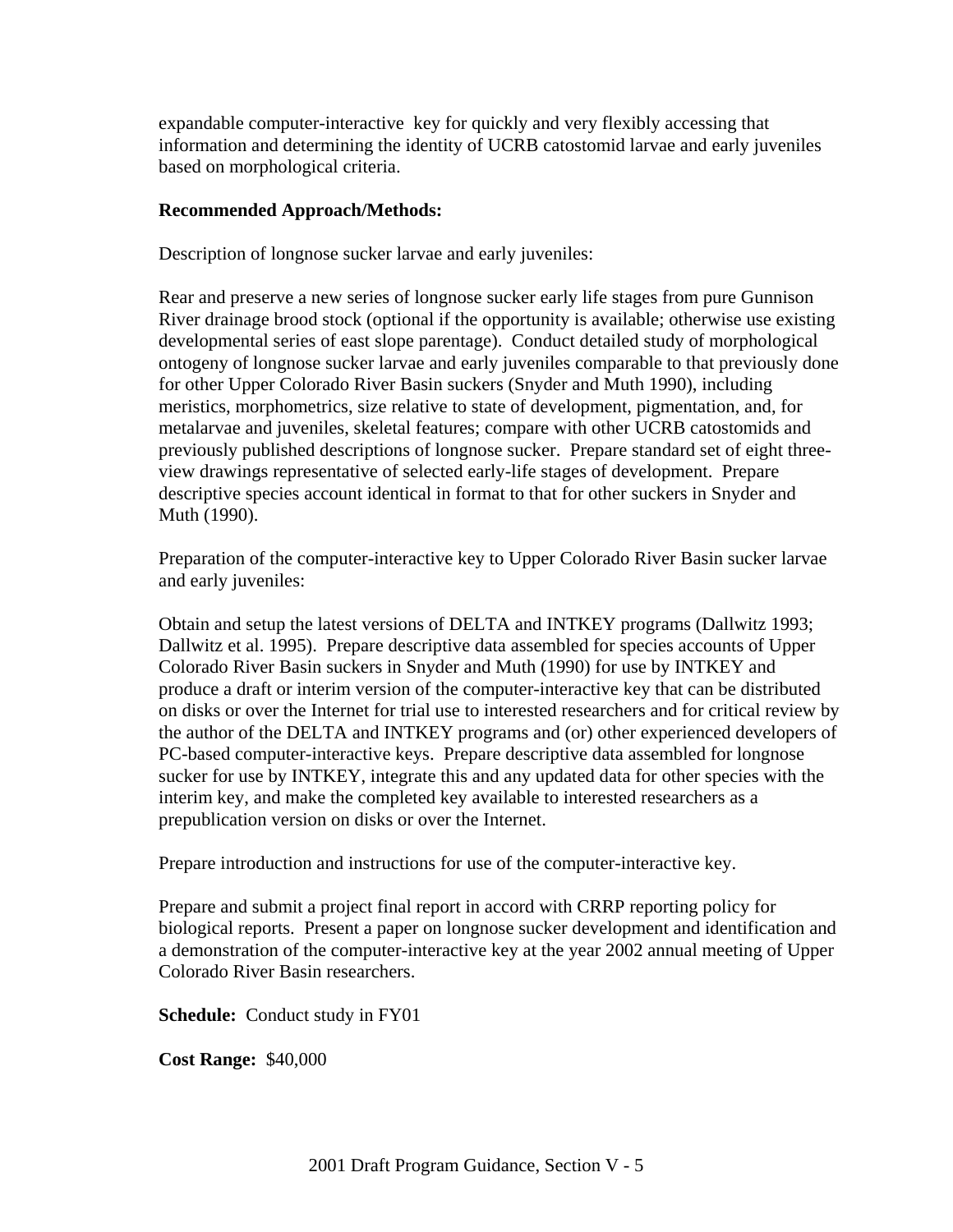# **VI. INFORMATION, EDUCATION, & PUBLIC INVOLVEMENT**

# *ONGOING PROJECTS NEEDING REVISION*

|                                                                                                                                                                                                                     | <b>PROJECTED</b>                                                                                                           |
|---------------------------------------------------------------------------------------------------------------------------------------------------------------------------------------------------------------------|----------------------------------------------------------------------------------------------------------------------------|
| TITLE                                                                                                                                                                                                               | FY 01 BUDGET                                                                                                               |
|                                                                                                                                                                                                                     |                                                                                                                            |
| <b>INFORMATION AND EDUCATION</b>                                                                                                                                                                                    | \$45,000                                                                                                                   |
| Plan and implement information and education and public involvement<br>activities for all significant Recovery Program actions (e.g presentations,                                                                  |                                                                                                                            |
| Produce, distribute, and evaluate information and education products (such as<br>newsletter, brochures, etc); manage media relations, including contacting<br>reporters, producing news releases, fact sheets, etc. |                                                                                                                            |
|                                                                                                                                                                                                                     | PROJ.<br>(The RIPRAP number and item are shown on the second line)<br>public meetings, public involvement training, etc.). |

The Information and Education Program scope of work is a comprehensive communications plan that addresses goals, objectives and tactics for all aspects of the Recovery Program. The plan includes calendars that detail I&E activities in geographic locations served by the Program. Project-specific plans are included as subsets to the comprehensive plan. This new method of planning and evaluating I&E activities is designed to improve both internal and external communication with the program. The I&E Committee will review and evaluate plans and calendars quarterly, updating and changing them as needed to address changes in Program activities.

The following projects have scopes of work that contain public involvement activities which are considered subsets of the comprehensive I&E communication plan:

| $(CAP-9)$        | YAMPA RIVER PBO                                                     | \$1,000 |
|------------------|---------------------------------------------------------------------|---------|
| $>$ *I.A.2.a.(2) | Implement Yampa River management plan.                              |         |
| VI.C.            | Plan and implement information and education and public involvement |         |
|                  | activities for all significant Recovery Program actions (e.g.       |         |
|                  | presentations, public meetings, public involvement training, etc.). |         |

The Yampa River Management Plan is slated for completion in FY 2000. Upon completion, work will commence to prepare a programmatic biological opinion (PBO). At that time, an informational meeting for key community leaders and those affected by the PBO will be held to provide up-to-date Recovery Program information. Expected outcomes include gaining feedback and addressing the concerns of these key constituents.

| $(CAP-11)$ | <b>GRAND VALLEY PROJECTS</b>                                                | \$30,000 |
|------------|-----------------------------------------------------------------------------|----------|
| VI.C.      | Plan and implement information and education and public involvement         |          |
|            | activities for all significant Recovery Program actions (e.g presentations, |          |
|            | public meetings, public involvement training, etc.).                        |          |

This SOW is ongoing and addresses public involvement related to: Making efficiency improvements to the Government Highline Canal as part of the Grand Valley Water

2001 Draft Program Guidance, Section VI - 1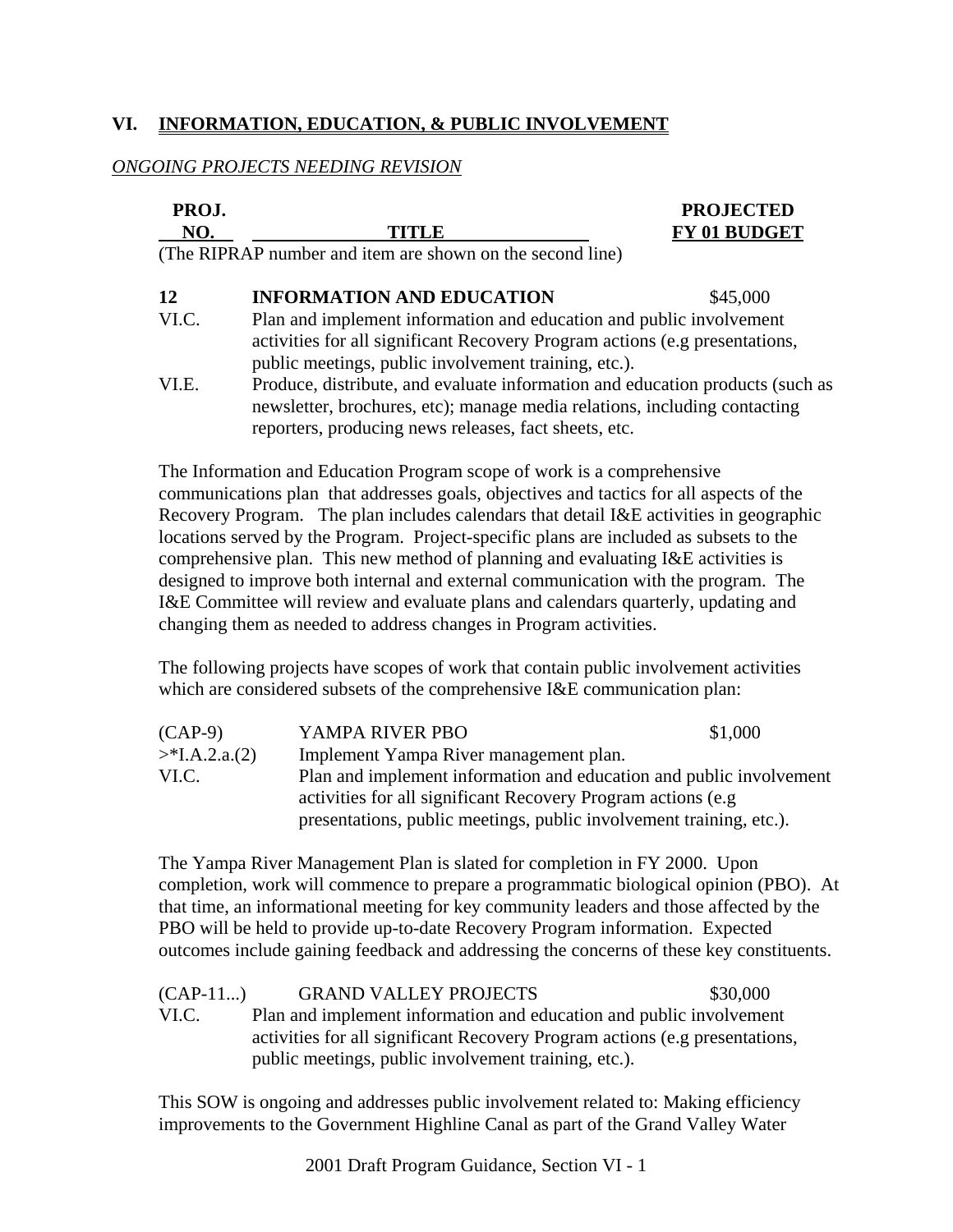Management project; constructing a fish screen at the privately-owned Grand Valley Irrigation Company's diversion canal; restoring fish passage at the abandoned, privatelyowned Price-Stubb Dam, the Grand Valley Project and the privately-owned Hartland Dam; and the Gunnison River biological opinion and NEPA compliance. These activities include, but are not limited to, public meetings, news releases, one-on-one meetings with affected interests, distribution of literature and provision of regular updates to local congressional staff.

| $(CAP-14)$       | COORDINATED RESERVOIR OPERATIONS                                       |
|------------------|------------------------------------------------------------------------|
| $>$ *I.A.5.i.(2) | Implement, evaluate process $\&$ hydrology, and provide annual report. |
| VI.C.            | Plan and implement information and education and public involvement    |
|                  | activities for all significant Recovery Program actions (e.g.          |
|                  | presentations, public meetings, public involvement training, etc.).    |

This SOW is ongoing and addresses public involvement related to coordinated operation of reservoirs in the upper reaches of the Colorado River to increase spring peak flows in the 15-Mile Reach of the Colorado River. Activities include, but are not limited to, informing the public through news releases and direct mailings as necessary of any decisions to adjust reservoir operations and bypasses made to enhance flows for endangered fish purposes.

| $(CAP-25)$  | COORDINATED FACILITIES STUDY                                           |
|-------------|------------------------------------------------------------------------|
| I.A.5.m.(1) | Evaluate options for providing and protecting additional peak flows to |
|             | the 15-Mile Reach.                                                     |
| VI.C.       | Plan and implement information and education and public involvement    |
|             | activities for all significant Recovery Program actions (e.g.          |
|             | presentations, public meetings, public involvement training, etc.).    |

This SOW is ongoing and addresses public involvement related to the technical and legal complexities involved in the Colorado Water Conservation Board's efforts to identify and secure 20,000 acre-feet of water in critical habitat in the Colorado mainstem from coordinated operations of facilities in Colorado to provide increased spring peak flows to benefit the endangered fishes. Activities include public meetings, news releases and distribution of written informational materials.

| $(CAP-27)$      | RUEDI RESERVOIR WATER ALLOCATION                                        |
|-----------------|-------------------------------------------------------------------------|
| $>$ *I.A.5.a.   | Pursuant to Ruedi Biological Opinion, deliver 5,000af annually & an     |
|                 | additional 5,000 af 4 out of 5 years (ongoing and protect by short-term |
|                 | agreement).                                                             |
| $>$ I.A.5.b.(1) | Provide water annually pursuant to long-term lease.                     |
| VI.C.           | Plan and implement information and education and public involvement     |
|                 | activities for all significant Recovery Program actions (e.g.           |
|                 | presentations, public meetings, public involvement training, etc.).     |

This SOW is ongoing and addresses public involvement related to the release of stored water from Ruedi Reservoir to enhance flows for the 15-Mile Reach of the Colorado River. Activities include, but are not limited to, informing interested communities and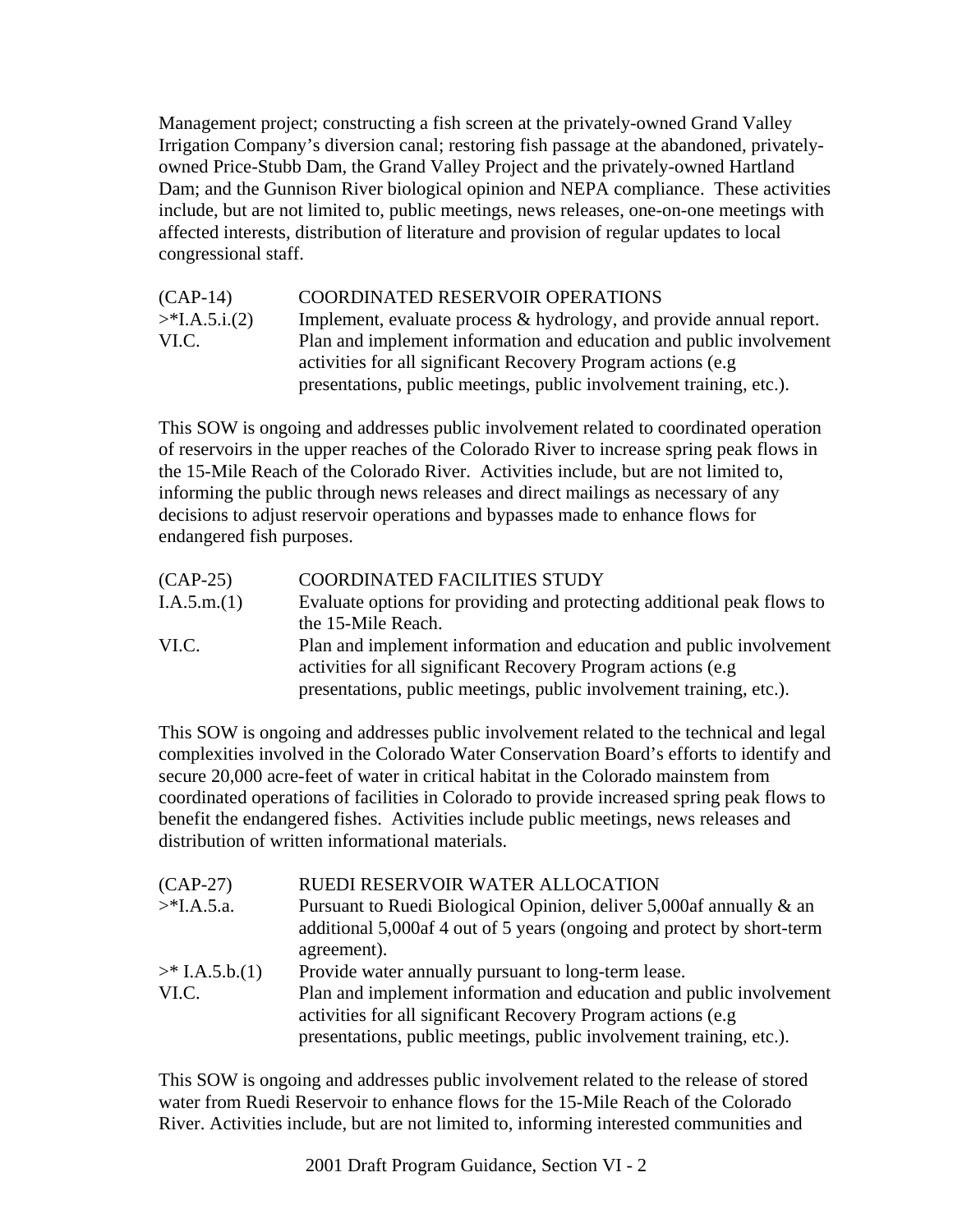individuals through news releases, public meetings and forums and informational mailings to affected interests.

(CAP-6) FLOODPLAIN RESTORATION II.A. Restore and manage flooded bottomland habitat. VI.C. Plan and implement information and education and public involvement activities for all significant Recovery Program actions (e.g presentations, public meetings, public involvement training, etc.).

This SOW is ongoing and addresses public involvement related to habitat restoration along the Colorado mainstem and its tributaries. Activities include, but are not limited to, oneon-one meetings with affected landowners, involving potentially affected interests in decision-making processes, informing the public through news releases, distribution of literature and public meetings as appropriate.

| $(CAP-18/19)$ | POND RECLAMATION                                                    |
|---------------|---------------------------------------------------------------------|
| $>$ *III.A.2. | Reclaim ponds in critical habitat.                                  |
| VI.C.         | Plan and implement information and education and public involvement |
|               | activities for all significant Recovery Program actions (e.g.       |
|               | presentations, public meetings, public involvement training, etc.). |

This SOW is ongoing and addresses public involvement related to the removal and control of nonnative fishes in Colorado and Gunnison River floodplain source ponds. Activities include, but are not limited to, maintaining a "Listening Log," preparing newsletter and magazine articles and working with the news media to ensure the public is informed about reclamation efforts.

### *NEW PROJECTS:*

# **TITLE: INTERPRETIVE SIGNS AND EXHIBITS**

### **RIPRAP Item Number:**

General Recovery Program Support Action Plan VI.F. Participate in development and circulation of educational exhibits about the Recovery Program and the endangered fish.

Many opportunities have been identified to develop and install interpretive signage and exhibits in existing visitor centers, museums and refuges in locations where the endangered fish are being recovered. Due to the high cost of these projects, it is recommended that this be viewed as a four-year project with funding established at \$50,000 per year. The I&E Committee will assume responsibility to prioritize the projects. It is also recommended that every effort be made to secure partners to assist with funding. These partners could be private businesses, other government agencies such as the National Park Service and the U.S. Fish and Wildlife Service's Refuges Program, and grants such as through the U.S. Fish and Wildlife Service, the National Wildlife Foundation and other foundations yet to be identified.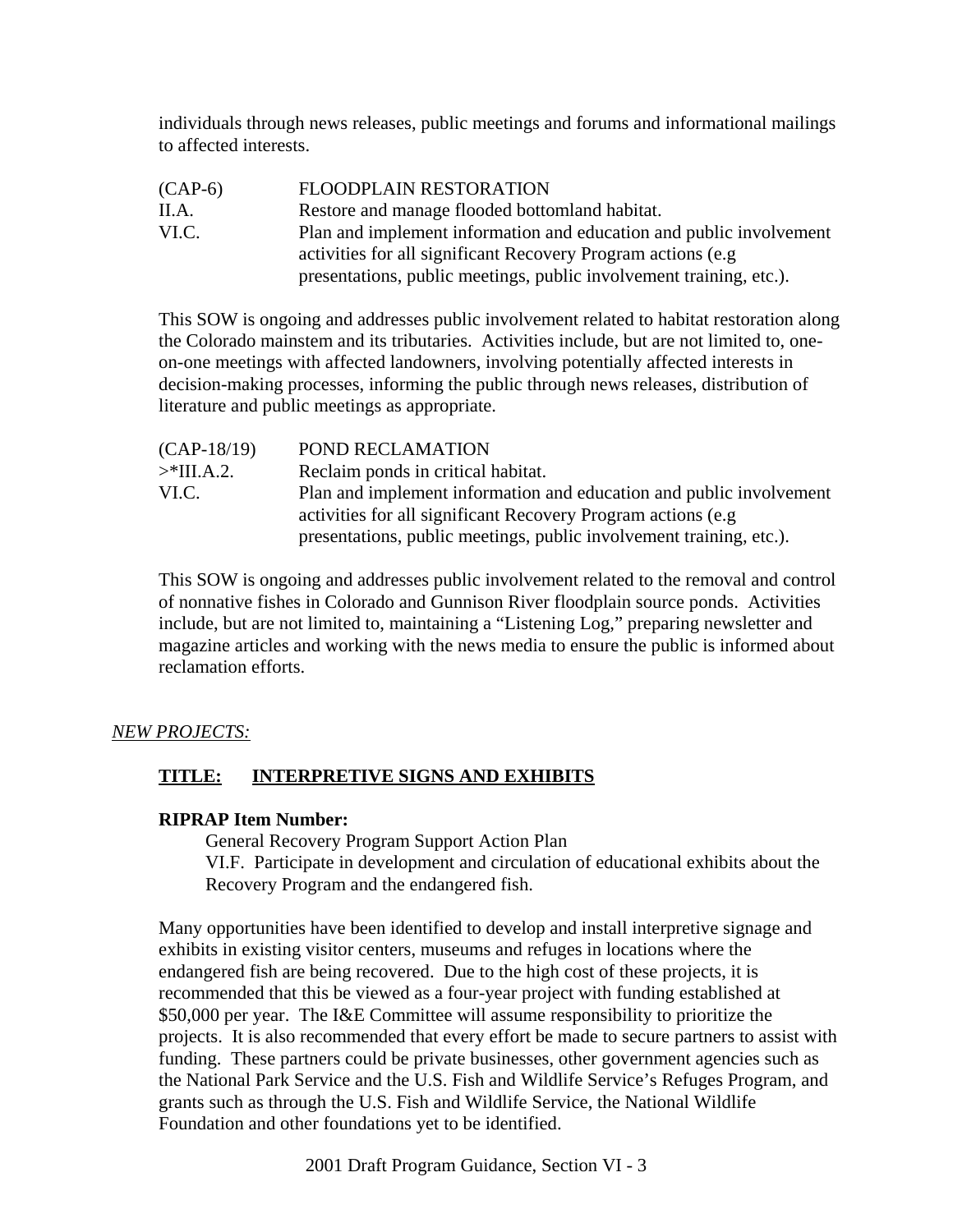Specifically, sites identified as to review for signage include:

Vernal, Utah

- a. Ouray National Fish Hatchery
- b. Ouray National Wildlife Refuge Visitor Center & Auto Tour
- c. Field House Museum
- d. Welcome Center
- e. Dinosaur National Monument
- f. Jones Hole National Fish Hatchery
- g. Flaming Gorge Dam Visitor Center

Grand Junction, Colorado

- a. Colorado River Trail
- b. Outdoor mall downtown
- c. Audubon Visitor Center

#### Page, Arizona

a. Glen Canyon National Recreation Area Visitor Center (possibly coordinate with San Juan River Endangered Fish Recovery Program and NPS)

#### **Schedule:** FY01-FY04

**Cost Range:** \$30,000 per year (and perhaps up to \$50,000 per year for the following 3 years.)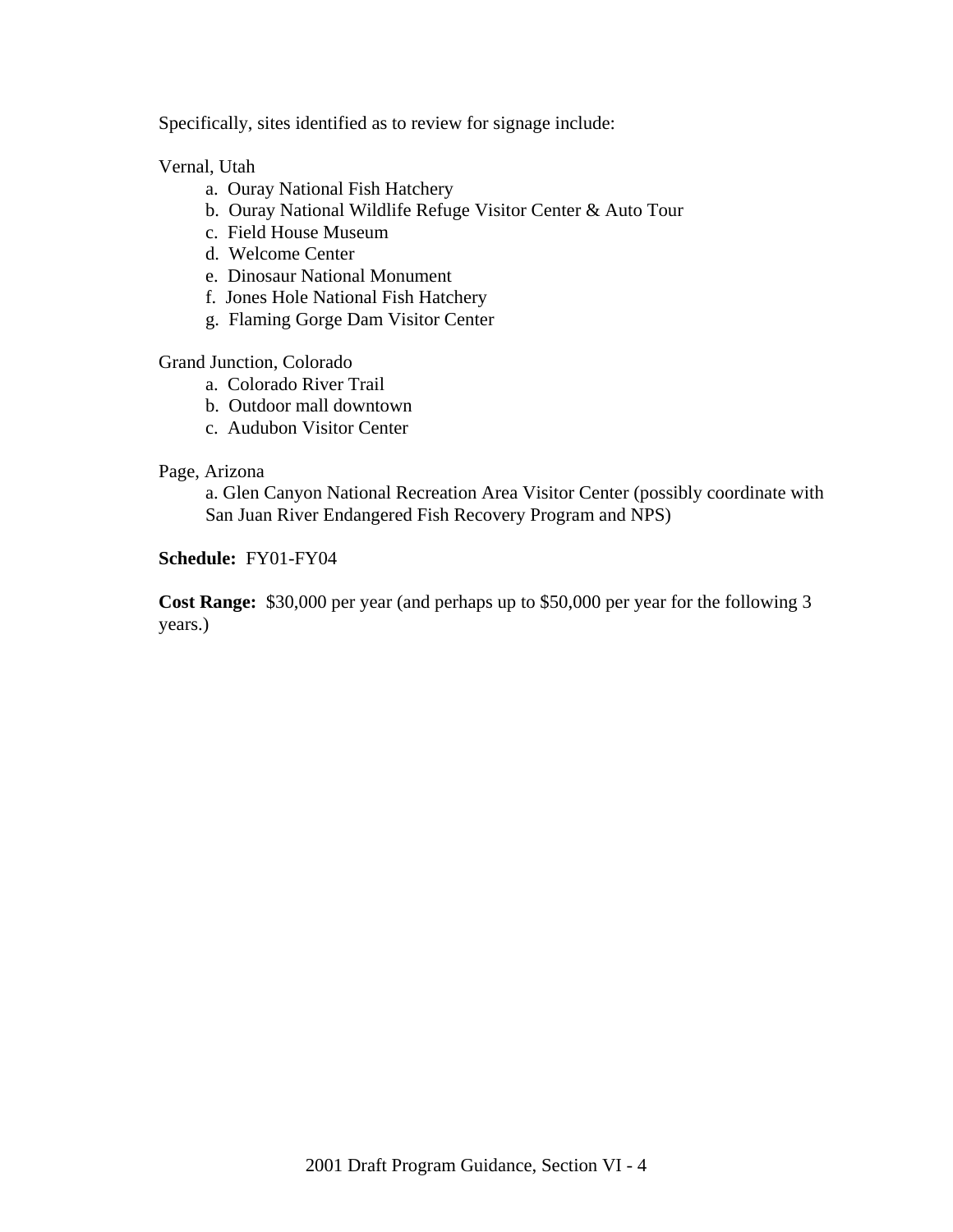# **VII. PROGRAM MANAGEMENT**

Program management activities for FY 2001 focus on continued planning and coordination of Program activities by the Program Director and staff and by Utah, Colorado, Wyoming, and the Bureau of Reclamation.

| PROJ.<br>NO.            | TITLE                                | <b>PROJECTED</b><br>FY 01 BUDGET |
|-------------------------|--------------------------------------|----------------------------------|
| <b>ONGOING PROJECTS</b> |                                      |                                  |
| VII                     | Provide Program Planning and Support |                                  |
| 1                       | UTAH PROGRAM MANAGEMENT              | \$80,000                         |
| VII                     | Provide Program Planning and Support |                                  |
| $\overline{2}$          | <b>B. RECLAMATION PROGRAM MGMT.</b>  | \$150,000                        |
| VII                     | Provide Program Planning and Support |                                  |
| 3                       | <b>SERVICE PROGRAM MANAGEMENT</b>    | \$795,000                        |
| VII                     | Provide Program Planning and Support |                                  |
| 4                       | <b>COLORADO PROGRAM MANAGEMENT</b>   | \$110,000                        |
| VII                     | Provide Program Planning and Support |                                  |
| 5                       | WYOMING PROGRAM MANAGEMENT           | \$13,600                         |
| VII                     | Provide Program Planning and Support |                                  |
| <b>CAP21</b>            | <b>CAPITAL PROJECTS COORDINATION</b> | \$400,000                        |
| VII                     | Provide Program Planning and Support |                                  |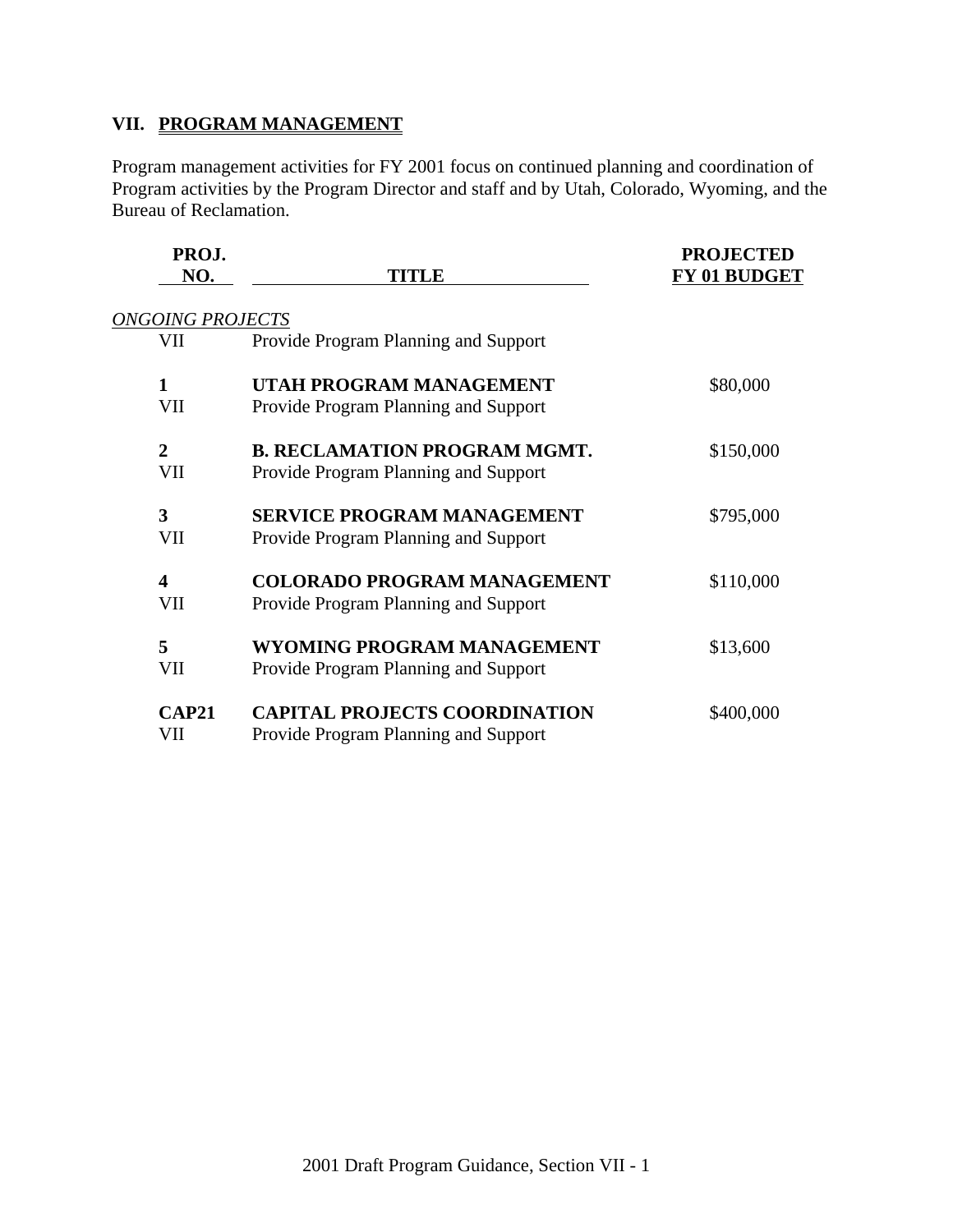### FY-2001 PROPOSED SCOPE OF WORK for: Project #: \_\_

*(Show brief title of project here)*

Lead Agency:

Submitted by: *[Give name of project manager, give name, address, phone, fax, and e-mail of principal investigator]*

Date:

| Category:                      | <b>Expected Funding Source:</b> |
|--------------------------------|---------------------------------|
| $\Box$ Ongoing project         | Annual funds                    |
| $\Box$ Ongoing-revised project | $\angle$ Capital funds          |
|                                |                                 |

- Requested new project Channel Channel Channel Channel Channel Channel Channel Channel Channel Channel Channel Channel Channel Channel Channel Channel Channel Channel Channel Channel Channel Channel Channel Channel Channel
- Unsolicited proposal
	- I. Title of Proposal:

\_ Annual funds  $\overline{\phantom{a}}$  Capital funds

- II. Relationship to RIPRAP: *[Action plan(s), task number(s) and title(s) in the most recent RIPRAP which are correlated with this project]*
- III. Study Background/Rationale and Hypotheses: *[If applicable] [Include description of expected study results and how those results will be integrated into the overall recovery effort.]*
- IV. Study Goals, Objectives, End Product: *[Include measurable outcomes and their expected due dates.]*
- V. Study area *[including river miles and sampling dates, if appropriate]*
- VI. Study Methods/Approach *[provide a clear description of sampling methods, gear types, numbers and life stages of fish to be collected, statistical analyses to be used, etc.]*
- VII. Task Description and Schedule

#### VIII. FY-2001 Work

- Deliverables/Due Dates
- Budget *[broken out by task and funding target]*
	- Labor
	- **Travel**
	- **Equipment**
	- Other
	- Total

FY-2002 Work (for multi-year study)

- Deliverables/Due Dates
- Budget estimate

FY-2003 etc. (for multi-year study)